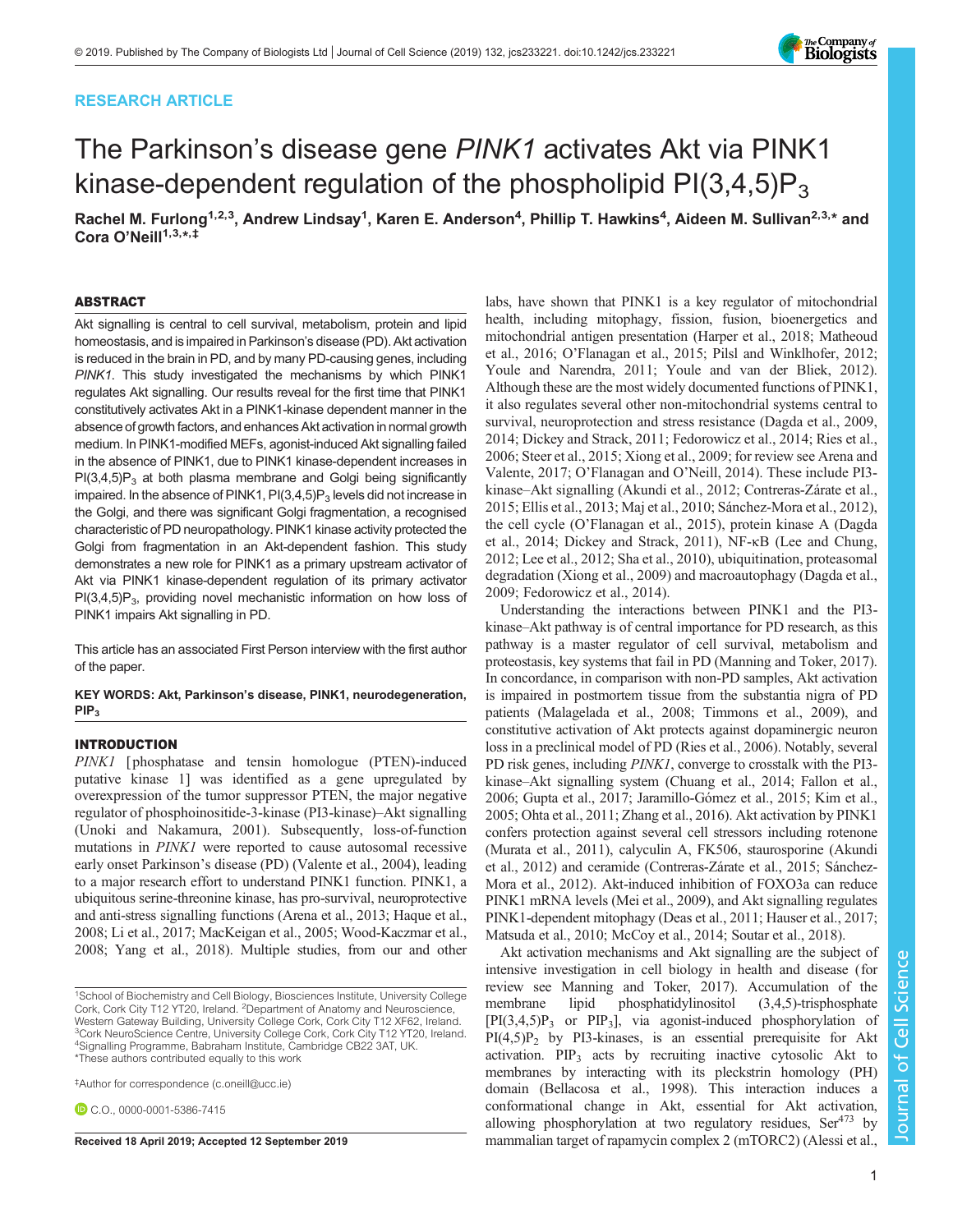[1996;](#page-12-0) [Sarbassov et al., 2005;](#page-14-0) [Stokoe et al., 1997](#page-15-0)), and Thr<sup>308</sup>, by phosphoinositide-dependent kinase 1 (PDK1, also known as PDPK1) [\(Calleja et al., 2007](#page-12-0); [Stokoe et al., 1997](#page-15-0)). Termination of PI3-kinase–  $PIP_3$ –Akt signalling is predominantly due to dephosphorylation of  $PIP_3$  to  $PI(4,5)P_2$  by the phosphatase PTEN ([Maehama and Dixon,](#page-14-0) [1998;](#page-14-0) [Stokoe et al., 1997\)](#page-15-0). It is increasingly recognised that  $PIP<sub>3</sub>$  can equilibrate between endomembranes via membrane trafficking routes, and can also be generated within endomembranes in situ [\(Braccini et al., 2015;](#page-12-0) [Ebner et al., 2017; Jethwa et al., 2015](#page-13-0); [Salamon](#page-14-0) [and Backer, 2013](#page-14-0); [Sato et al., 2003](#page-14-0)). The observation that Akt localises to endomembranes, in addition to the plasma membrane, has led to the modification of Akt signalling models to incorporate compartment-specific patterns of activation ([Ebner et al., 2017](#page-13-0); [Manning and Toker, 2017](#page-14-0)).

While it is clear that PINK1 can activate Akt [\(Akundi et al., 2012](#page-12-0); [Boonying et al., 2019;](#page-12-0) [Contreras-Zárate et al., 2015; Ellis et al.,](#page-13-0) [2013](#page-13-0); [Hauser et al., 2017;](#page-13-0) [Maj et al., 2010](#page-14-0); [Mei et al., 2009; Murata](#page-14-0) [et al., 2011;](#page-14-0) O'[Flanagan and O](#page-14-0)'Neill, 2014; [Sánchez-Mora et al.,](#page-14-0) [2012](#page-14-0); [Soutar et al., 2018\)](#page-14-0), and that PINK1 deletion reduces Akt activation, the mechanism by which this occurs and its dependence on PINK1 kinase activity remain unclear. Initial studies revealed that PINK1 markedly enhanced the phosphorylation of Akt at Ser<sup>473</sup> but not Thr<sup>308</sup>, inducing Akt activation that was essential for protection from a variety of cytotoxic agents ([Murata et al., 2011\)](#page-14-0). PINK1-induced Akt activation was reported to occur independently of PI3-kinases, via PINK1-mediated activation of mTORC2 via Rictor [\(Murata et al., 2011](#page-14-0)). In contrast, subsequent studies revealed that mouse embryonic fibroblasts (MEFs) from PINK1−/<sup>−</sup> mice had reduced IGF-1- and insulin-induced activation of Akt, with reduced phosphorylation at both Akt activation residues,  $\text{Thr}^{308}$  and  $\text{Ser}^{473}$ , and protection from apoptosis and metabolic dysfunction ([Akundi](#page-12-0) [et al., 2012\)](#page-12-0). Together, these studies show that PINK1 promotes Akt activation via a mechanism upstream of Akt phosphorylation [\(Akundi et al., 2012;](#page-12-0) [Contreras-Zárate et al., 2015; Ellis et al.,](#page-13-0) [2013;](#page-13-0) [Maj et al., 2010; Manning and](#page-14-0) Toker, 2017; [Mei et al.,](#page-14-0) [2009; Murata et al., 2011; Sánchez-Mora et al., 2012](#page-14-0)). However, various mechanisms have been proposed and there is no clear information on whether Akt activation requires PINK1 kinase activity.

In this study, we employed PINK1-modifed cell systems ([Morais](#page-14-0) [et al., 2009](#page-14-0); O'[Flanagan et al., 2015\)](#page-14-0) to investigate the mechanism by which PINK1 activates Akt. We identify PINK1 as a major upstream activator of Akt, and provide a new mechanism involving PINK1 kinase-dependent regulation of the plasma membrane and endomembrane localisation of  $PIP<sub>3</sub>$ , the essential lipid activator of Akt. This study significantly advances knowledge on the mechanisms by which loss of function of PINK1 impairs Akt activation in PD.

#### RESULTS

## PINK1 activates Akt in a PINK1 kinase-dependent manner

Initial results show that terminally-differentiated mouse embryonic fibroblasts (MEFs) derived from PINK1−/<sup>−</sup> mice [\(Morais et al., 2009](#page-14-0); O'[Flanagan et al., 2015](#page-14-0)) displayed significantly reduced Akt phosphorylation at both Ser<sup>473</sup> and Thr<sup>308</sup> activating residues when cultured in normal growth medium [\(Fig. 1A](#page-3-0)). Total Akt levels were equivalent in PINK1<sup> $-/-$ </sup> and PINK1<sup> $+/+$ </sup> cells, indicating that deletion of PINK1 significantly reduced activation of Akt ( phospho-Akt/Akt ratio). These findings were confirmed in BE(2)-M17 neuroblastoma cells transduced with shRNA to PINK1 [\(Fig. 1B](#page-3-0)). Stable expression of human PINK1 (hPINK1<sub>res</sub>) in PINK1<sup>-/-</sup> MEFs fully restored phosphorylation at the Ser<sup>473</sup> residue

 $(P<0.05)$ , and partially restored phosphorylation at Thr<sup>308</sup> (P=0.09) [\(Fig. 1A](#page-3-0)). In contrast, a triple kinase-dead PINK1 mutant  $(hPINK1_{TKD})$  did not restore phosphorylation at either residue [\(Fig. 1A](#page-3-0)). Deletion of PINK1 did not alter Akt1, Akt2 or Akt3 isoform levels; however expression of  $hPINK1_{TKD}$  resulted in a significant decrease in the level of Akt1, which indicates that PINK1 kinase activity can specifically regulate the levels of Akt1 ([Fig. 1](#page-3-0)C). We further demonstrate that PINK1 overexpression in PINK1−/<sup>−</sup> MEFs resulted in constitutive activation of Akt at both activating residues, in the absence of serum, whereas Akt activation was markedly impaired in wild type, PINK1<sup>-/-</sup> and hPINK1<sub>TKD</sub> mutants ([Fig. 1D](#page-3-0)). Total Akt levels were similar in all cell lines [\(Fig. 1D](#page-3-0)). Together, these data show that PINK1 activates Akt by inducing phosphorylation at both the mTORC2-dependent  $\text{Ser}^{473}$ and PDK1-dependent Thr<sup>308</sup> activation sites, without affecting Akt isoform levels. Additionally, these results indicate that PINK1 can constitutively activate Akt, even in the absence of serum, and that this requires PINK1 kinase activity.

## Plasma membrane localisation of Akt is enhanced by PINK1 kinase activity

GFP–Akt-PH transfection allows visualisation of Akt plasma membrane localisation [\(Calleja et al., 2007;](#page-12-0) [Ebner et al., 2017](#page-13-0); [Meyer et al., 2012\)](#page-14-0), which is known to be critical for Akt activation [\(Bellacosa et al., 1998\)](#page-12-0). We next examined whether increased Akt activation induced by PINK1 was mechanistically associated with increased recruitment of Akt to the plasma membrane. Our results show that, under normal growth conditions, GFP–Akt-PH was localised to the plasma membrane at a number of focal points, where clear areas with increased GFP–Akt-PH were evident in  $PINK1^{+/+}$ and hPINK1<sub>res</sub> cells, but not in PINK1<sup>-/-</sup> and hPINK1<sub>TKD</sub> MEFs [\(Fig. 2](#page-3-0)A). This was visualised by analysis of the fluorescence intensity along a line that bisected the cell, with sharp peaks of fluorescence intensity observed where the line crosses the plasma membrane in PINK1<sup>+/+</sup> and hPINK1<sub>res</sub> cells but not in PINK1<sup>-/-</sup> and  $hPINK1_{TKD}$  MEFs ([Fig. S1A\)](http://jcs.biologists.org/lookup/doi/10.1242/jcs.233221.supplemental). The percentage of cells with GFP–Akt-PH at the plasma membrane was quantified, revealing a significant reduction in PINK1<sup>-/-</sup> and hPINK1<sub>TKD</sub> MEFs  $(P<0.0001)$  in comparison to PINK1<sup>+/+</sup> and hPINK1<sub>res</sub> MEFs [\(Fig. 2](#page-3-0)B).

This impairment in GFP–Akt-PH localisation to the plasma membrane was also evident in PINK1<sup> $-/-$ </sup> and hPINK1<sub>TKD</sub> cells in response to the agonist IGF-1, a major activator of Akt ([Fig. 3](#page-4-0)). In unstimulated cells, GFP–Akt-PH was distributed diffusely throughout the cytoplasm in all four MEF cell lines ([Fig. 3A](#page-4-0)). After 2-min stimulation with IGF-1, a rapid and significant increase in the percentage of cells with GFP–Akt-PH at the plasma membrane was evident in both  $PINK1^{+/+}$  and  $hPNKI_{res}$  MEFs. This was significantly lower  $(P<0.0001)$ , remaining at baseline levels, in both PINK1<sup>-/-</sup> or hPINK1<sub>TKD</sub> MEFs ([Fig. 3A](#page-4-0),B). The percentage of cells displaying plasma membrane localisation of GFP–Akt-PH in the PINK1<sup>-/-</sup> and hPINK1<sub>TKD</sub> cells increased following 10-min IGF-1 stimulation, but remained significantly lower than that observed in  $PINK1^{+/+}$  and  $hPINK1_{res}$  MEFs cell lines (P=0.0002) ([Fig. 3B](#page-4-0)). Plasma membrane localisation of full length GFP–Akt is also enhanced by PINK1 kinase activity in the same manner, verifying that this is not due to truncation of Akt [\(Fig. S2](http://jcs.biologists.org/lookup/doi/10.1242/jcs.233221.supplemental)). Thus, it can be concluded that the localisation of Akt at the plasma membrane, which is known to be critical for Akt activation, is regulated by PINK1 kinase activity, both under normal growth conditions and in response to short-term stimulation with IGF-1.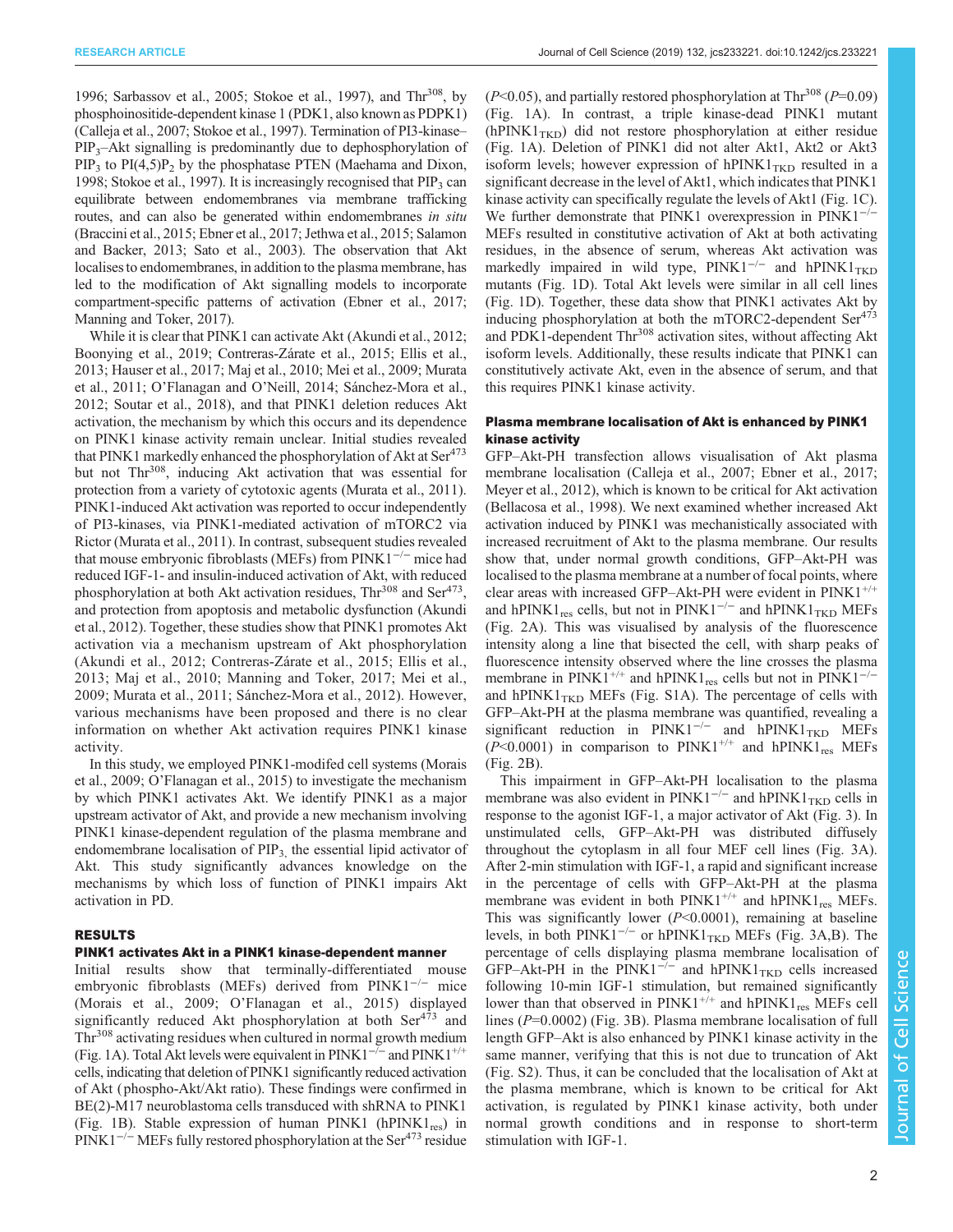

Fig. 1. See next page for legend.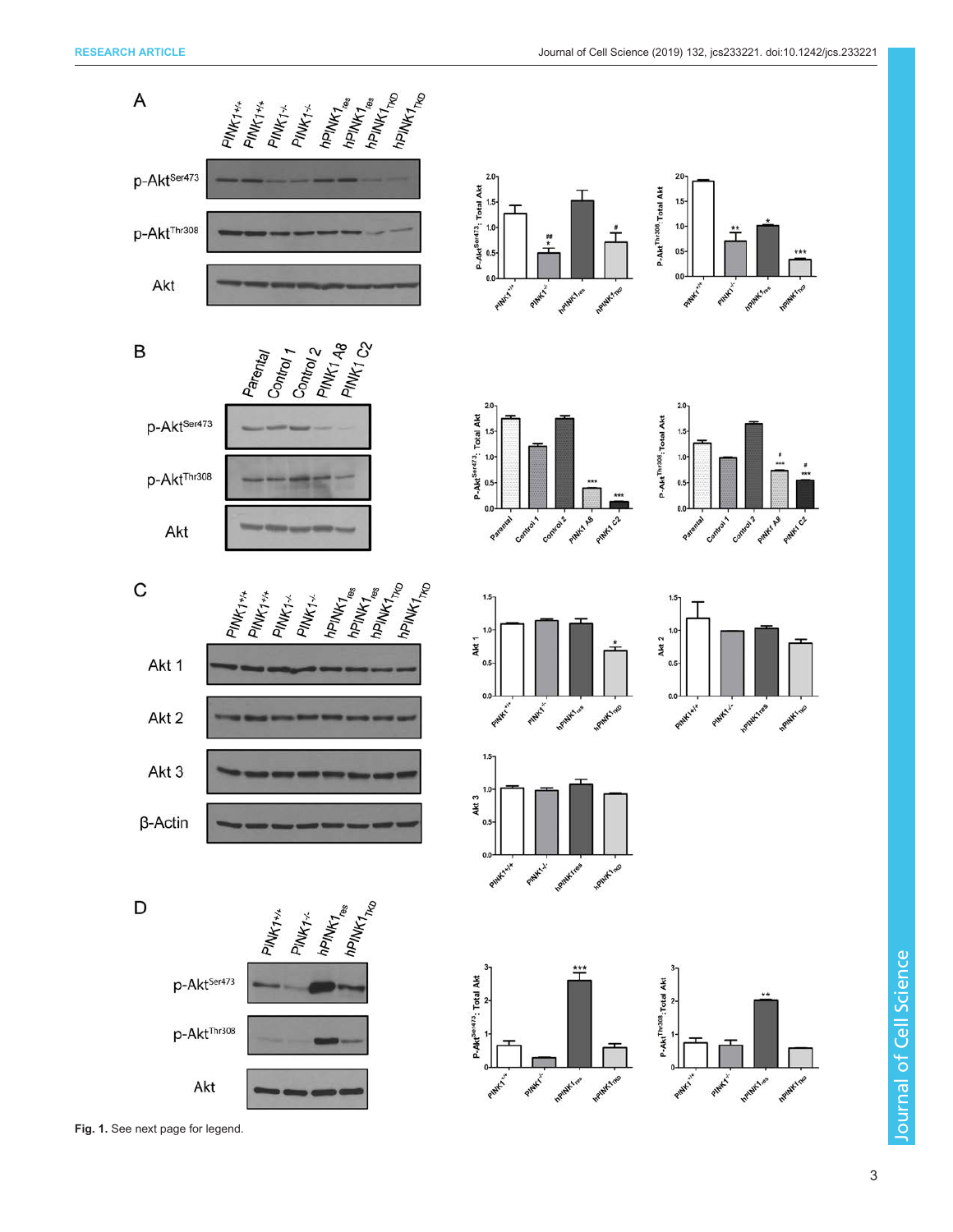<span id="page-3-0"></span>Fig. 1. PINK1 is a major regulator of Akt activation. (A) Representative immunoblot analysis showing phosphorylation of Akt at Ser $473$  and Thr $308$  in PINK1<sup>+/+</sup>, PINK1<sup>-/-</sup>, hPINK1<sub>res</sub> and hPINK1<sub>TKD</sub> MEFs, which were grown for 24 h in DMEM-Hi supplemented with 10% FBS. (B) Representative immunoblot analysis showing phosphorylation of Akt at Ser $473$  and Thr $308$  in BE(2)-M17 cells, which were grown for 24 h in DMEM-Hi supplemented with 10% FBS. (C) Representative immunoblot analysis showing levels of Akt1, Akt2 and Akt3 in PINK1<sup>+/+</sup>, PINK1<sup>-/-</sup>, hPINK1<sub>res</sub> and hPINK1<sub>TKD</sub> MEFs, which were grown for 24 h in DMEM-Hi supplemented with 10% FBS. (D) Representative immunoblot analysis showing phosphorylation of Akt at Ser<sup>473</sup> and Thr<sup>308</sup> in PINK1<sup>+/+</sup>, PINK1<sup>-/-</sup>, hPINK1<sub>res</sub> and hPINK1<sub>TKD</sub> MEFs, which were grown in the absence of serum. Data information: In A–C, data are presented in corresponding graphs as mean±s.e.m. (n=3 biological replicates for each). \*P<0.05, \*\*P<0.01 and \*\*\*P<0.0001 (one-way ANOVA) with respect to PINK1<sup>+/+</sup> MEFs.  $\text{\#P<}$ 0.05 and  $\text{\#P<}$ 0.01 with respect to hPINK1 $_{\text{res}}$  MEFs. In D, data are presented in corresponding graphs as mean±s.e.m. (n=3 biological replicates). \*\*P<0.01 and \*\*\*P<0.0001 (one-way ANOVA) with respect to PINK1<sup>+/+</sup>, hPINK1<sub>res</sub> and hPINK1<sub>TKD</sub> MEFs.

# PI3-kinase p85 $\alpha$  subunit phosphorylation is reduced in the absence of PINK1 kinase activity

Next, we sought to identify mechanisms by which PINK1 activates Akt. Firstly, we determined whether PINK1 regulated Akt activity by enhancing either PDK1- and/or mTORC2-<br>induced phosphorylation of  $Akt^{Thr308}$  and  $Akt^{Ser473}$ , induced phosphorylation of  $Akt^{Thr308}$  and  $Akt^{Ser473}$ , respectively. PDK1 activation was assessed indirectly by measuring PDK-1<sup>Ser241</sup> phosphorylation (necessary for PDK-1 activation) ([Casamayor et al., 1999](#page-12-0); [Komander et al., 2005](#page-13-0); [Wick](#page-15-0) [et al., 2003\)](#page-15-0), SGK-1 (a protein downstream of PDK-1 and regulated by its activation) ([Castel et al., 2016](#page-12-0); [Hall et al., 2012\)](#page-13-0) and mTORC2 via Rictor levels [\(Sarbassov et al., 2004](#page-14-0)). Comparative western immunoblot analysis revealed that there was no significant alteration in PDK1<sup>Ser241</sup>, SGK-1 or Rictor levels when comparing wild-type,  $\text{PINK1}^{-/-}$ , hPINK1<sub>res</sub> or hPINK $1_{TKD}$  cells ([Fig. 4A](#page-5-0)).

Phosphatidylinositol (3,4,5)-trisphosphate  $[PI(3,4,5)P_3$  or  $PIP_3]$ accumulation in membranes is essential for the recruitment of Akt to membrane compartments for subsequent mTORC2- and PDK1 induced activation of Akt via phosphorylation of Akt at  $\text{Ser}^{473}$  and Thr308, respectively ([Alessi et al., 1996;](#page-12-0) [Manning and Toker,](#page-14-0) [2017](#page-14-0)). As PINK1 enhances Akt phosphorylation at both Ser<sup>473</sup> and Thr<sup>308</sup> sites, we hypothesised that PINK1 may regulate PI3kinases and PTEN, the primary enzymes that control the synthesis and degradation of  $PIP_3$ , respectively ([Hers et al., 2011](#page-13-0)). The levels of the PI3-kinase catalytic subunit p110α (also known as PIK3CA) were not altered by PINK1 expression [\(Fig. 4](#page-5-0)B). However, activation of the regulatory subunit PI3-kinase p85 [composed of p85α (PIK3R1) and p85β (PIK3R2)], as measured by the phospho-p85 ( pTyr458)/p85α ratio ([Aweida et al., 2018](#page-12-0); [Ibrahim et al., 2019](#page-13-0); [Pedrosa et al., 2019](#page-14-0); [Zheng et al., 2019](#page-15-0)), was significantly decreased by PINK1 deletion. This p85 activation was restored in  $hPINK1_{res}$ , but not in  $hPINK1_{TKD}$  ([Fig. 4B](#page-5-0)). In contrast, neither total PTEN levels, nor its phosphorylation at Ser<sup>380</sup> (inactivating residue), were significantly altered by PINK1 knockout or overexpression ([Fig. 4C](#page-5-0)). Taken together, these data indicate that activation of Akt by PINK1 may be mechanistically linked to PI3-kinase phosphorylation, specifically the p85 regulatory subunit.



Fig. 2. PINK1 regulates the localisation of Akt to the plasma membrane. (A) Representative confocal images showing GFP–Akt-PH localisation in PINK1<sup>+/+</sup> PINK1<sup>-/-</sup>, hPINK1<sub>res</sub> and hPINK1<sub>TKD</sub> MEFs, which were grown in DMEM-Hi supplemented with 10% FBS, transfected with GFP–Akt-PH for 24 h and stained with DAPI (blue). White line shows path of fluorescence intensity analysis (see [Fig. S1](http://jcs.biologists.org/lookup/doi/10.1242/jcs.233221.supplemental) for fluorescence intensity profiles). Scale bar: 10 μm. (B) Histogram depicting the percentage of transfected cells with Akt accumulations at the plasma membrane. Data are presented as mean±s.e.m. (n=3 biological replicates for each). \*\*\*P<0.0001 with respect to PINK1<sup>+/+</sup> MEFs. ###P<0.0001 with respect to PINK1<sup>-/-</sup> MEFs and hPINK1<sub>TKD</sub> MEFs (one-way ANOVA).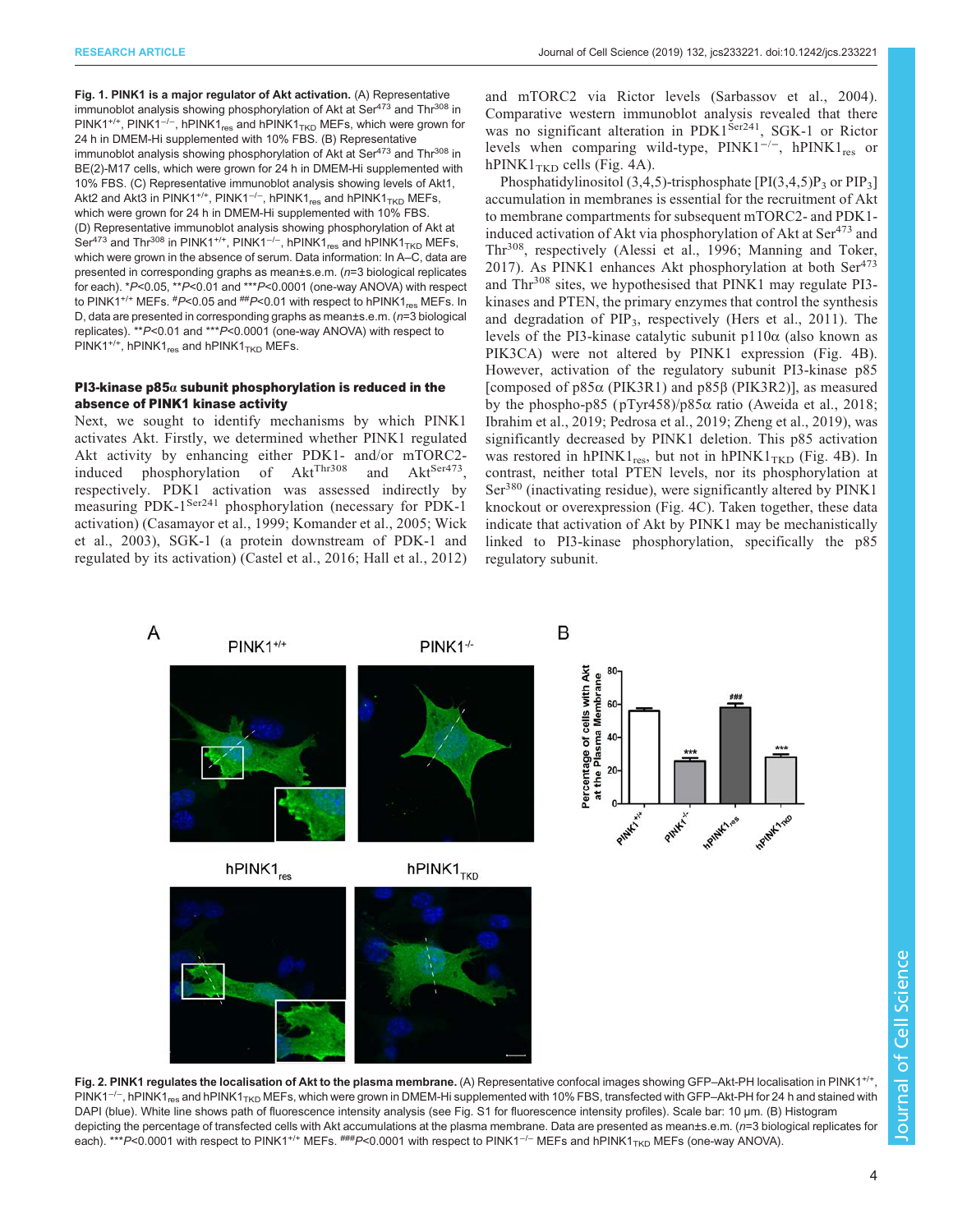<span id="page-4-0"></span>

Fig. 3. PINK1 decreases the time taken for Akt to get to the plasma membrane in response to IGF-1 stimulation. (A) Representative confocal images showing GFP–Akt-PH localisation in PINK1<sup>+/+</sup>, PINK1<sup>-/-</sup>, hPINK1<sub>res</sub> and hPINK1 $_{TKD}$  MEFs, following transfection with GFP–Akt-PH for 24 h and stained with DAPI (blue). Serum-starved cells were stimulated with 10 ng/ml IGF-1 for the indicated times (n=3 biological replicates). White line shows path of fluorescence intensity analysis (see [Fig. S1](http://jcs.biologists.org/lookup/doi/10.1242/jcs.233221.supplemental) for fluorescence intensity profiles). Scale bars: 10 μm. (B) Histograms depicting the percentage of transfected cells with Akt accumulations at the plasma membrane. Data are presented as mean±s.e.m. (n=3 biological replicates). \*\*P<0.01 and \*\*\*P<0.0001 with respect to PINK1+/+ MEFs. ##P<0.01 and ###P<0.0001 with respect to PINK1−/<sup>−</sup> and  $hPINK1_{TKD}$  MEFs (one-way ANOVA).







IGF-1 10 mins



**Journal of Cell Science** Journal of Cell Science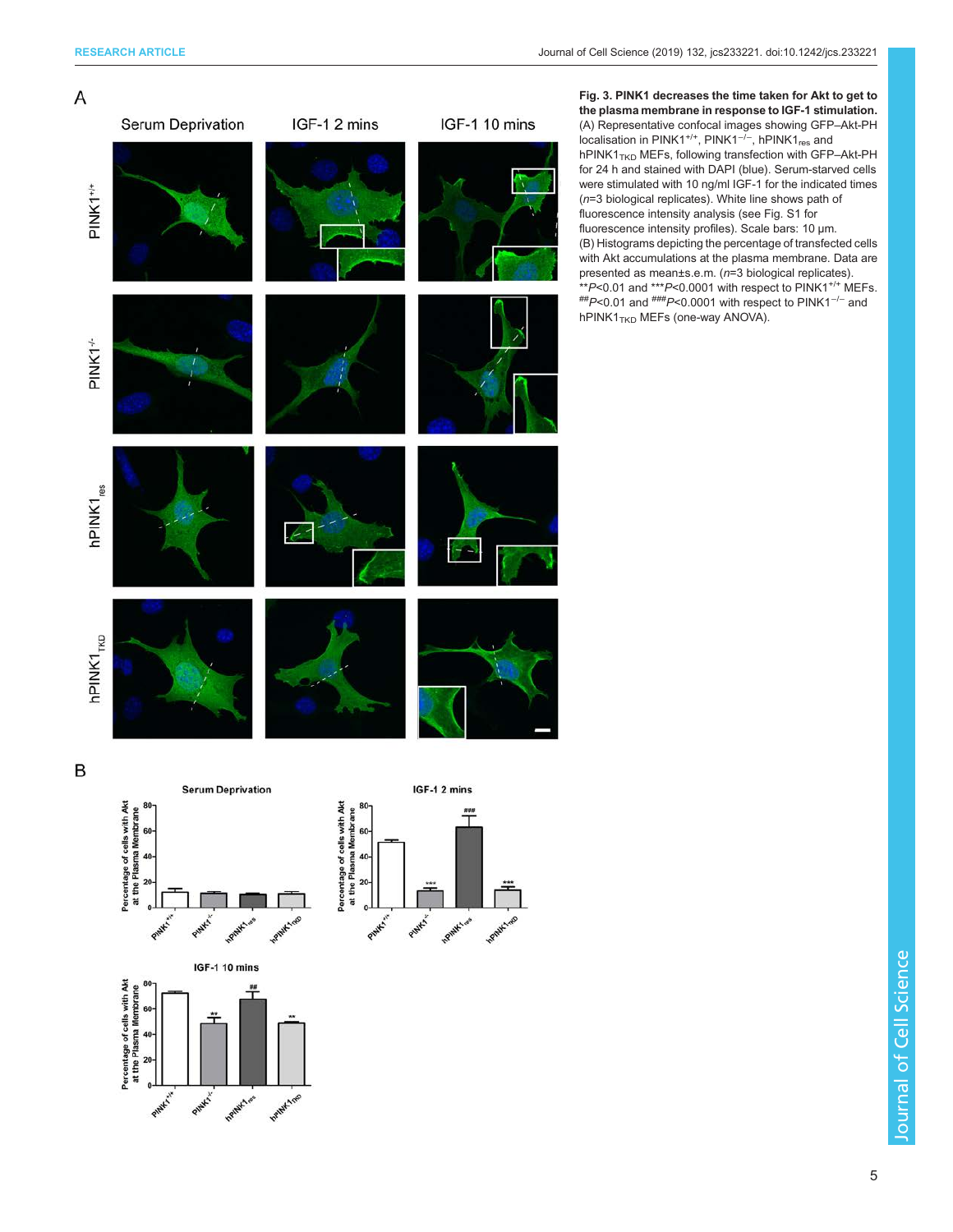<span id="page-5-0"></span>

Fig. 4. Phosphorylation and activation of PI3-kinases is PINK1 kinase-dependent. (A–C) Representative immunoblot analysis showing relative expression of proteins that regulate Akt activation through indicators of PDK-1 activation (A), PI3-kinase activity (B) or PTEN activity (C) in PINK1<sup>+/+</sup>, PINK1<sup>-/−</sup>, hPINK1<sub>res</sub> and hPINK1<sub>TKD</sub> MEFs, which were grown in DMEM-Hi supplemented with 10% FBS. Data are presented in corresponding graphs as mean±s.e.m. (n=3 biological replicates for each). \*P<0.05 and \*\*P<0.01 with respect to PINK1<sup>+/+</sup> MEFs and ##P<0.01 with respect to PINK1<sup>-/-</sup> and hPINK1<sub>TKD</sub> MEFs (one-way ANOVA).

# PINK1 kinase activity regulates the dynamic subcellular localisation of PIP<sub>3</sub> at the plasma membrane and Golgi in response to IGF-1

Initial rapid plasma membrane and subsequent longer-term endomembrane localisation of PIP<sub>3</sub>, particularly in the Golgi and ER, in response to agonists and/or growth factors are critical determinants of compartment-specific Akt activation ([Ebner et al.,](#page-13-0) [2017; Jethwa et al., 2015;](#page-13-0) [Manning and Toker, 2017; Sato et al.,](#page-14-0) [2003\)](#page-14-0). We employed a  $PIP_3$ -specific monoclonal antibody ([Braccini](#page-12-0) [et al., 2015;](#page-12-0) [Moult et al., 2010](#page-14-0); [Papakonstanti et al., 2007](#page-14-0); [Wang](#page-15-0) [et al., 2010](#page-15-0)) to determine whether PINK1 modulated the subcellular localisation of PIP<sub>3</sub> under normal growth conditions and in response to short-term (2 min, 10 min) and longer-term (60 min) IGF-1 stimulation. Following 24 h serum deprivation,  $PIP<sub>3</sub>$  was diffusely

Journal of Cell Science

6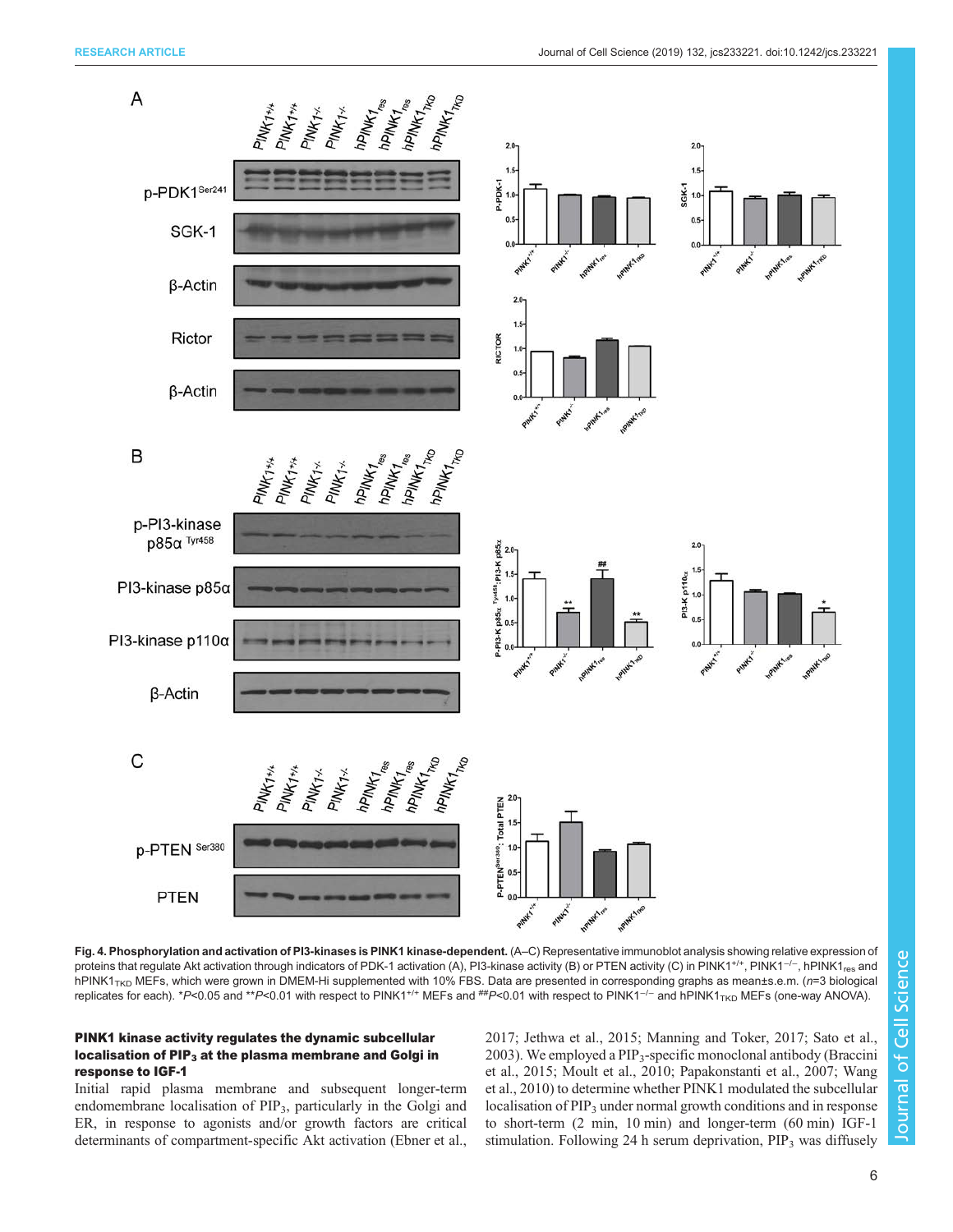distributed throughout all cells [\(Fig. 5](#page-8-0)A). Non-uniform accumulations of  $PIP<sub>3</sub>$  at the plasma membrane in response to IGF-1 were evident in hPINK1<sub>res</sub> after 2 min, but not in PINK1<sup>+/+</sup>, PINK1<sup>-/-</sup> or PINK1<sub>TKD</sub> MEFs ([Fig. 5A](#page-8-0)). After 10 min of IGF-1 stimulation,  $PIP_3$  was observed at specific plasma membrane domains in all four cell lines ([Fig. 5A](#page-8-0)). Importantly, PI3-kinase inhibition, by pretreatment with LY294002 (10  $\mu$ M), prevented production of PIP<sub>3</sub> at the plasma membrane in PINK1<sup>+/+</sup>, PINK1<sup>-/-</sup> or PINK1<sub>TKD</sub> MEFs. However, hPINK1<sub>res</sub>-expressing cells had distinctly increased  $PIP<sub>3</sub>$  levels near the plasma membrane, in the presence of LY294002 10 μM [\(Fig. 5](#page-8-0)A) and also using increased concentrations of LY294002 50 μM (data not shown).

We observed that  $PIP_3$  localises predominantly in the perinuclear region during normal growth conditions ([Fig. 5](#page-8-0)B) compared to its localisation in distinctive loci at the plasma membrane following 10-min stimulation with IGF-1 [\(Fig. 5](#page-8-0)A). To determine the subcellular localisation of  $PIP_3$  in this perinuclear region, we performed double immunofluorescence  $co-localisation$  analysis of  $PIP<sub>3</sub>$  with a number of selective endomembrane markers [Rab14, early endosomes; Rab11a, recycling endosomes; GRP-78 (also known as HSPA5 or BIP), endoplasmic reticulum; giantin (also known as GOLGB1), medial-Golgi; TGN46 (also known as TGOLN2), trans-Golgi; Lysotracker, lysosomes] [\(Fig. S3\)](http://jcs.biologists.org/lookup/doi/10.1242/jcs.233221.supplemental). We further sought to determine whether PINK1 deletion modified the localisation of PIP3 within any specific endomembrane compartment. The results revealed a selective localisation of  $PIP<sub>3</sub>$  to the medial-Golgi, as the medial-Golgi protein, giantin, displayed the greatest colocalisation with PIP<sub>3</sub> (42.9% in PINK1<sup>+/+</sup> and 48.3%  $hPINK1_{res}$  cells) [\(Fig. 5](#page-8-0)B). Notably, there was a significant reduction in the colocalisation of PIP<sub>3</sub> and giantin in PINK1<sup>-/−</sup> and  $hPINK1_{TKD}$  MEFs (16.9% and 17.8%, respectively,  $P<0.0001$ ) [\(Fig. 5](#page-8-0)B). Furthermore the colocalisaton of PIP<sub>3</sub> within the medial-Golgi was selective, since  $PIP_3$  colocalisation with the trans-Golgi marker, TGN46, and all other endomembrane markers was significantly lower than that measured for giantin (15–20%) and moreover was not altered by PINK1 deletion or PINK1 kinase activity ([Fig. S3\)](http://jcs.biologists.org/lookup/doi/10.1242/jcs.233221.supplemental). The only exception to this was a significant reduction of  $PIP_3$ colocalisation with Rab14 in PINK1<sup>-/-</sup> cells ( $P$ <0.0005) compared to wild-type MEFs, although the colocalisation of  $PIP_3$  was rather low in  $PINK1^{+/+}$  cells (27%). Moreover, the reduced colocalisation of  $PIP_3$  with Rab14 was only partially rescued by overexpression of PINK1 and was not PINK1 kinasedependent ([Fig. S3](http://jcs.biologists.org/lookup/doi/10.1242/jcs.233221.supplemental)).

Interestingly, a time lag for  $PIP_3$  localisation to the Golgi after PDGF, EGF and insulin stimulation has been described ([Ebner](#page-13-0) [et al., 2017](#page-13-0)). We sought to determine whether this was also apparent in response to IGF-1 and, furthermore, whether this was regulated by PINK1. Our results show that following short-term IGF-1 stimulation (10 min) the colocalisation of  $PIP<sub>3</sub>$  with giantin was low in all cell lines (PINK1<sup>+/+</sup> 17.6%, PINK1<sup>-/-</sup> 10%, hPINK1<sub>res</sub> 15.7%, hPINK $1_{TKD}$  17.4%) ([Fig. 5](#page-8-0)C). However, longer-term stimulation with IGF-1 (60 min) resulted in a moderate increase in the colocalisation of PIP<sub>3</sub> with giantin in wild-type and hPINK1<sub>res</sub> cells (26% and 20%, respectively), but not in PINK1<sup> $-/-$ </sup> and hPINK1 $_{TKD}$  MEFs (13.9% and 11.5%, respectively) ([Fig. 5](#page-8-0)C). Taken together, these results indicate that  $PIP<sub>3</sub>$  localises to the medial-Golgi under normal growth conditions, and that PINK1 kinase activity plays a key role in regulating the localisation of PIP<sub>3</sub> to the medial-Golgi.

# PINK1 colocalises with  $\text{PIP}_3$  and protects against Golgi fragmentation with Akt dependency

PINK1 has been reported to have a dynamic subcellular localisation including within the cytosol [\(Dagda et al., 2009](#page-13-0), [2014](#page-13-0); [Dickey and](#page-13-0) [Strack, 2011](#page-13-0); [Fedorowicz et al., 2014;](#page-13-0) [Ries et al., 2006](#page-14-0); [Steer et al.,](#page-14-0) [2015;](#page-14-0) [Xiong et al., 2009\)](#page-15-0), with increased localisation of PINK1 at the mitochondria when mitochondria are depolarised ([Kane et al.,](#page-13-0) [2014; Kazlauskaite et al., 2014; Kondapalli et al., 2012](#page-13-0); [Koyano](#page-13-0) [et al., 2014;](#page-13-0) [Matsuda et al., 2010; Shiba-Fukushima et al., 2012](#page-14-0); [Vincow et al., 2013; Ziviani et al., 2010](#page-15-0)). Due to our discovery that PINK1 could modulate  $PIP_3$  localisation both at the plasma membrane and the medial-Golgi in a PINK1-kinase dependent fashion, we investigated the possible colocalisation of overexpressed His-tagged hPINK $1_{res}$  and PIP<sub>3</sub>. Our results reveal a clear colocalisation of His-tagged hPINK1<sub>res</sub> and PIP<sub>3</sub> [\(Fig. 6A](#page-10-0)).

Golgi fragmentation is a known characteristic of PD neuropathology ([Fujita et al., 2006; Gosavi et al., 2002](#page-13-0); [Rendon](#page-14-0) [et al., 2013\)](#page-14-0). Because of our findings that PINK1 could colocalise with  $PIP_3$  and regulate levels of  $PIP_3$  in the medial-Golgi, we were interested to determine whether PINK1 regulated Golgi morphology. We employed both giantin and GM130 (also known as GOLGA2) to examine Golgi morphology and we found that PINK1−/<sup>−</sup> MEFs demonstrated significant levels of Golgi fragmentation during serum deprivation ([Fig. 6](#page-10-0)B). Notably, Golgi fragmentation was rescued by hPINK1 overexpression and was PINK1 kinase-dependent ([Fig. 6](#page-10-0)B). We further showed that this aberrant Golgi morphology was not altered by short-term (10 min) or long-term (60 min) stimulation with IGF-1 in the absence of PINK1 kinase activity. We next hypothesised that increased PINK1 kinase-induced localisation of  $PIP<sub>3</sub>$  in the medial-Golgi protected against Golgi fragmentation via Akt activation. To investigate this, we treated  $h$ PINK1<sub>res</sub> MEFs with the selective Akt inhibitor MK2206 [\(Yap et al., 2011](#page-15-0)). Low concentrations (1  $\mu$ M) of MK2206 prevented Akt activation with no significant effect on cell survival in hPINK1res MEFs ([Fig. 6](#page-10-0)C). Furthermore, PINK1-induced protection from Golgi fragmentation, evident in hPINK1res MEFs, was completely blocked by Akt inhibition [\(Fig. 6D](#page-10-0)). Taken together, these results indicate that PINK1 kinase activity promotes Akt activity, that it dynamically regulates its major activating lipid PIP3, particularly at the medial-Golgi, and that PINK1 kinase-dependent Akt activation protects against Golgi fragmentation.

## PINK1 can modulate the cellular levels of PIP<sub>3</sub> and PIP<sub>2</sub>

Finally, we were interested to determine whether PINK1 could directly regulate total cellular phosphatidylinositol (PI) levels. Using advanced mass spectrometry approaches ([Kielkowska et al.,](#page-13-0) [2014\)](#page-13-0) we measured total levels of phosphatidylinositol (PI), phosphatidylinositol phosphate (PIP),  $PIP_2$  and  $PIP_3$  in wild-type and PINK1-modified MEFs under normal growth conditions, following 24 h serum deprivation and upon 10-min IGF-1 stimulation. PIP<sub>3</sub> levels were significantly reduced in PINK1<sup>-/−</sup> MEFs in normal growth medium (but not in serum deprivation conditions or in response to IGF-1 stimulation); this was partially rescued by  $h\text{PINK1}_{res}$  but was not kinase-dependent ([Fig. S4B\)](http://jcs.biologists.org/lookup/doi/10.1242/jcs.233221.supplemental). PIP<sub>2</sub> levels were significantly lower in PINK1<sup>-/−</sup> cells in response to IGF-1 stimulation (but not in normal growth medium or under serum deprivation conditions) and this was partially rescued by hPINK1<sub>res</sub> but was not kinase-dependent [\(Fig. S4C](http://jcs.biologists.org/lookup/doi/10.1242/jcs.233221.supplemental)). There were no significant differences in levels of PI and PIP between  $\text{PINK1}^{+/+}$ , PINK1<sup>-/-</sup>, hPINK1<sub>res</sub> and hPINK1<sub>TKD</sub> cells [\(Fig. S4D,E\)](http://jcs.biologists.org/lookup/doi/10.1242/jcs.233221.supplemental). Thus, PINK1 kinase activity can selectively modulate the total cellular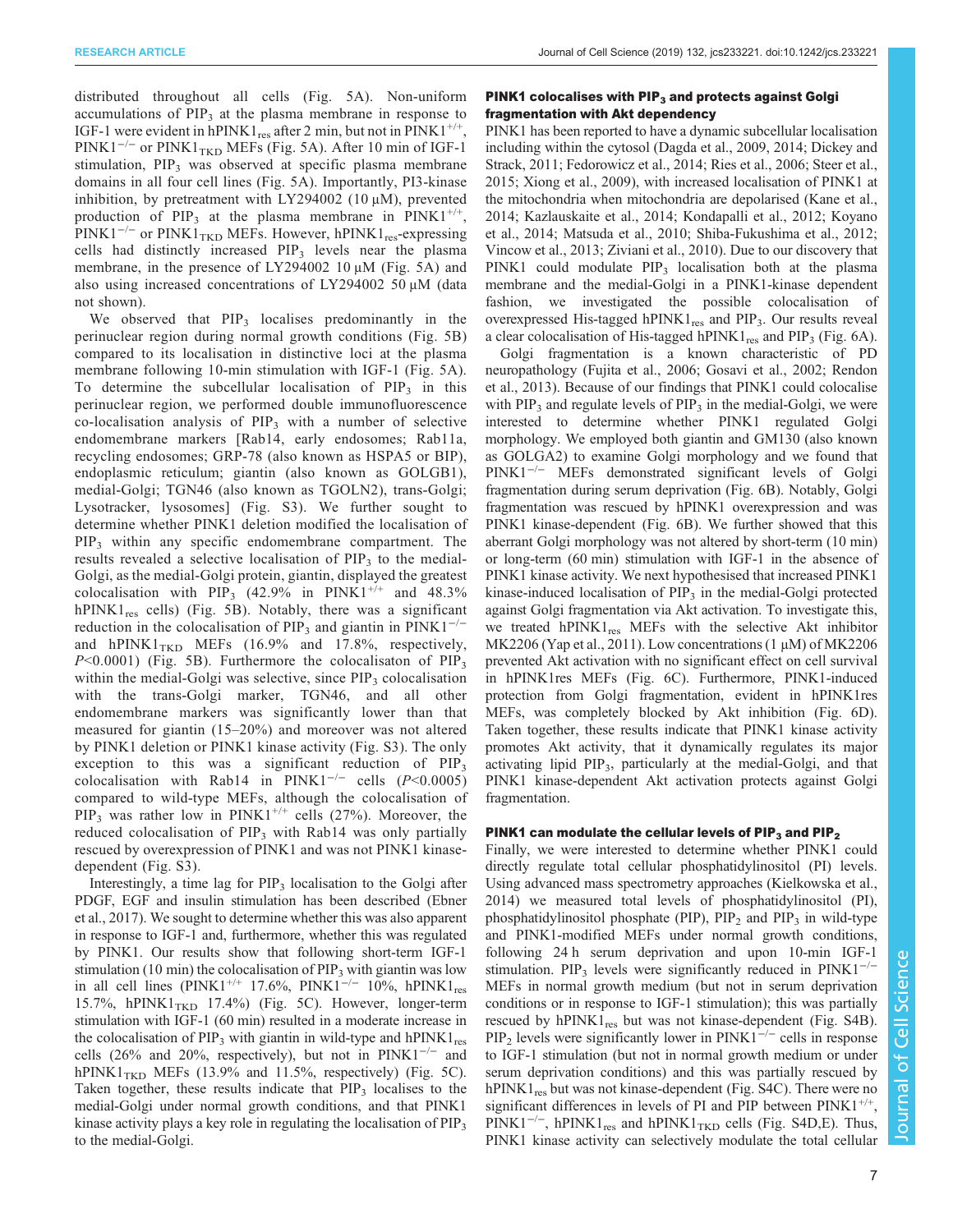

Journal of Cell Science Journal of Cell Science

Fig. 5. See next page for legend.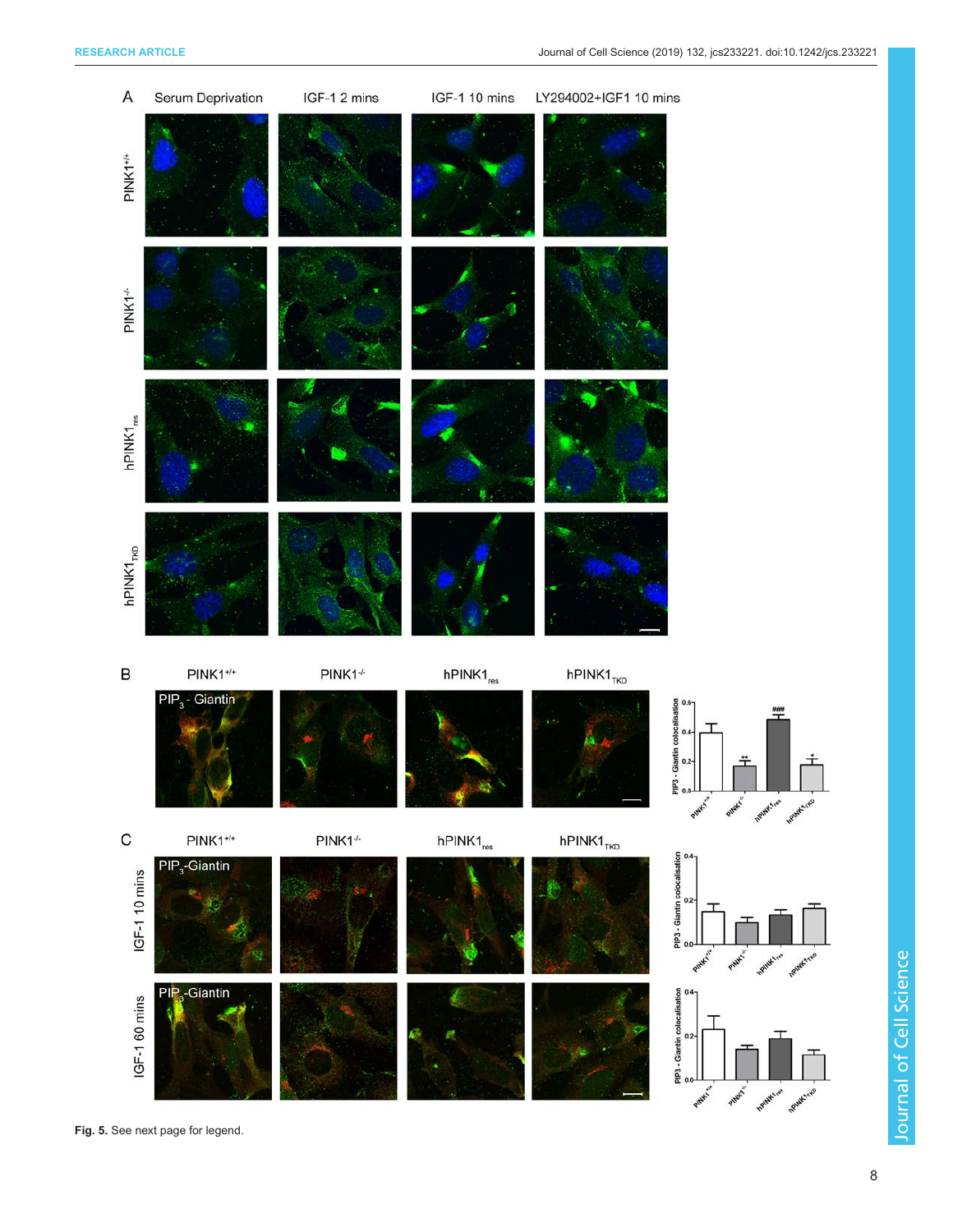<span id="page-8-0"></span>Fig. 5. PIP<sub>3</sub> localisation is PINK1 kinase-dependent. (A) Representative confocal images showing PIP<sub>3</sub> localisation in PINK1<sup>+/+</sup>, PINK1<sup>-/-</sup>, hPINK1<sub>res</sub> and hPINK1 $_{TKD}$  MEFs. Serum-starved cells were stimulated with 10 ng/ml IGF-1 for the indicated times, or pre-incubated with 10 μM LY294002 and subsequently stimulated with 10 ng/ml IGF-1, and immunostained for PIP<sub>3</sub> (green) and DAPI (blue) (n=3 biological replicates). Scale bar: 10 μm. (B) Representative confocal images showing PIP<sub>3</sub> localisation in PINK1<sup>+/+</sup>, PINK1<sup>-/-</sup>, hPINK1<sub>res</sub> and hPINK1<sub>TKD</sub> MEFs, which were grown in DMEM-Hi supplemented with 10% FBS, and immunostained for  $PIP_3$  (green) and giantin (red). Scale bar: 10 μm. The accompanying histogram shows the proportion of colocalisation of PIP<sub>3</sub> and giantin in each cell type ( $n=3$  biological replicates). (C) Representative confocal images showing PIP<sub>3</sub> localisation in PINK1<sup>+/+</sup>, PINK1<sup>-/-</sup>, hPINK1<sub>res</sub> and hPINK1<sub>TKD</sub> MEFs. Serum-starved cells were stimulated with 10 ng/ml IGF-1 for the indicated times, and immunostained for  $PIP_3$  (green) and giantin (red). Scale bar: 10  $\mu$ m. The accompanying histogram shows the proportion of colocalisation  $PIP_3$  and giantin ( $n=3$  biological replicates). Data are presented as mean±s.e.m. \*P<0.05, \*\*P<0.01 with respect to PINK1<sup>+/+</sup> MEFs and hPINK1<sub>res</sub> MEFs,  $\frac{ \# \# P}{ }$ <0.0001 with respect to PINK1−/<sup>−</sup> MEFs (one-way ANOVA).

levels of  $PIP<sub>2</sub>$  and  $PIP<sub>3</sub>$  under certain conditions. However, this does not appear to directly underpin the regulation of normal and IGF-1 induced subcellular localisation of PIP<sub>3</sub> by PINK1 kinase activity.

#### **DISCUSSION**

The serine-threonine kinase PINK1 has been extensively investigated since its discovery as an autosomal recessive PDcausing gene ([Valente et al., 2004\)](#page-15-0). PINK1 activates and interacts with PI3-kinase–Akt signalling to induce cell survival, mitochondrial integrity and stress resistance [\(Akundi et al., 2012](#page-12-0); [Boonying et al., 2019;](#page-12-0) [Contreras-Zárate et al., 2015; Ellis et al.,](#page-13-0) [2013](#page-13-0); [Hauser et al., 2017;](#page-13-0) [Maj et al., 2010](#page-14-0); [Mei et al., 2009; Murata](#page-14-0) [et al., 2011;](#page-14-0) O'[Flanagan et al., 2015](#page-14-0); O'[Flanagan and O](#page-14-0)'Neill, [2014](#page-14-0); [Sánchez-Mora et al., 2012](#page-14-0); [Soutar et al., 2018](#page-14-0)). Notably, Akt activity is significantly reduced in both in vitro PD models and human dopaminergic substantia nigral neurons in individuals with PD ([Malagelada et al., 2008;](#page-14-0) [Timmons et al., 2009](#page-15-0)). However, the mechanisms by which Akt activation becomes impaired due to loss of PINK1 function in PD are unclear. In this study, we show that PINK1 is a primary upstream activator of Akt during normal growth, and constitutively activates Akt in the absence of growth factors. We reveal for the first time that promotion of Akt activation by PINK1 is PINK1 kinase-dependent, and that PINK1 kinase activity enhances Akt recruitment to the plasma membrane during normal growth and in response to IGF-1. We show that PINK1 regulates the phosphorylation of PI3-kinase p85, colocalises with its product PIP3, the lipid essential for Akt membrane recruitment, vital for Akt activation [\(Manning and Toker, 2017](#page-14-0)). Furthermore, we show that PINK1 dynamically increases  $PIP<sub>3</sub>$  levels at the plasma membrane and Golgi in response to short- and longer-term IGF-1 stimulation, respectively, and during normal growth. We demonstrate that PINK deletion induces Golgi fragmentation, a known characteristic of PD neuropathology. Importantly, we show that PINK1 overexpression restores normal Golgi morphology and that this depends on activation of PINK1 kinase and of Akt. Together these data provide novel insights into mechanisms by which loss of PINK1 function causes Akt signalling defects in PD.

Full Akt activation requires mTORC2-induced phosphorylation of Akt at  $\text{Ser}^{473}$  in the C-terminal hydrophobic motif [\(Alessi et al.,](#page-12-0) [1996](#page-12-0); [Sarbassov et al., 2005](#page-14-0); [Stokoe et al., 1997](#page-15-0)) and PDK-1 phosphorylation of Akt at Thr<sup>308</sup> in the activation loop [\(Calleja](#page-12-0) [et al., 2007;](#page-12-0) [Stokoe et al., 1997](#page-15-0); for review see [Manning and Toker,](#page-14-0) [2017](#page-14-0)). MEFs derived from PINK1<sup>-/-</sup> mice display impaired IGF-1dependent Akt phosphorylation at both  $\text{Ser}^{473}/\text{Thr}^{308}$  activating

residues ([Akundi et al., 2012](#page-12-0)). The present study is the first to reveal that phosphorylation at both Akt-activating residues in PINK1−/<sup>−</sup> MEFs can be rescued by PINK1 overexpression and is PINK1 kinase-dependent. Our results further indicate that the impact of PINK1 appears to be more prominent for phosphorylation at Ser<sup>473</sup> than Thr<sup>308</sup>. Notably, the activation of Akt is extremely diminished in the absence of Ser<sup>473</sup> phosphorylation ([Alessi et al., 1996;](#page-12-0) [Yang](#page-15-0) [et al., 2002](#page-15-0)). One recent study concluded that  $PIP<sub>3</sub>$  activation of Akt is predominantly due to recruitment of Akt to  $\text{PIP}_3$  in membranes to facilitate PDK1 and mTORC2 catalysed Akt phosphorylation [\(Chu](#page-13-0) [et al., 2018](#page-13-0)). However in contrast, another recent study found that PIP3 binding allosterically activates Akt and that dissociation from PIP<sub>3</sub> is rate limiting for Akt dephosphorylation [\(Ebner et al., 2017\)](#page-13-0). It is thus possible that our results indicate that  $PINK1$  inhibits  $PIP<sub>3</sub>$ dissociation that favours Akt phosphorylation at  $\text{Ser}^{473}$  over Thr<sup>308</sup> by more effectively blocking  $\text{Ser}^{473}$  dephosphorylation. The more pronounced effect of PINK1 on  $\text{Ser}^{473}$  phosphorylation may be further due to regulation of a number of properties reported for Ser<sup>473</sup> phosphorylation [\(Chu et al., 2018](#page-13-0); Lučić [et al., 2018](#page-14-0); [Manning and Toker, 2017](#page-14-0)) or possible regulation by mTORC2 [\(Murata et al., 2011](#page-14-0)).

Furthermore, our results demonstrate that PINK1 can constitutively activate Akt, increasing phosphorylation at both activating residues, even in the absence of growth factors, and that this is dependent on PINK1 kinase activity. This places PINK1 kinase as a primary upstream activator of Akt, in agreement with studies which showed that PINK1 is necessary for maximal responses of Akt to growth factors ([Akundi et al., 2012](#page-12-0); [Contreras-Zárate et al., 2015](#page-13-0); [Ellis et al., 2013;](#page-13-0) [Maj et al., 2010](#page-14-0); [Manning and Toker, 2017](#page-14-0); [Mei et al., 2009; Murata et al., 2011](#page-14-0); [Sánchez-Mora et al., 2012](#page-14-0)), preventing apoptosis, promoting cell survival and protecting against several cell stressors [\(Akundi et al.,](#page-12-0) [2012;](#page-12-0) [Contreras-Zárate et al., 2015](#page-13-0); [Murata et al., 2011; Sánchez-](#page-14-0)[Mora et al., 2012\)](#page-14-0). Importantly, it has been shown that PINK1 mRNA expression is induced by FOXO3a, a major stress-resistant transcription factor, which is upregulated in the absence of Akt activation when growth factors and nutrients are absent ([Mei et al.,](#page-14-0) [2009\)](#page-14-0). Our results showing that PINK1 can activate Akt constitutively when growth factors and nutrients are absent may indicate a role for this pathway in the short-term protection necessary to sustain cells until growth factors are available. The PI3 kinase–Akt pathway is intimately linked with mitochondrial respiration, prevention of mitochondrial apoptosis, and metabolic rewiring via enhanced glycolysis, including in cancer cells (for review see O'[Flanagan and O](#page-14-0)'Neill, 2014). PINK1 has been most studied as a key regulator of mitochondrial health, particularly in the regulation of mitophagy via the PINK1/parkin mitophagy pathway [\(Harper et al., 2018](#page-13-0); [Kane et al., 2014; Kawajiri et al., 2010](#page-13-0); [Kazlauskaite et al., 2014; Kondapalli et al., 2012](#page-13-0); [Koyano et al.,](#page-13-0) [2014;](#page-13-0) [Matsuda et al., 2010](#page-14-0); [Pilsl and Winklhofer, 2012; Soutar](#page-14-0) [et al., 2018;](#page-14-0) [Vincow et al., 2013](#page-15-0); [Youle and Narendra, 2011](#page-15-0); [Youle](#page-15-0) [and van der Bliek, 2012](#page-15-0)). Previous studies showed that inhibition of Akt with MK2206 blocks the PINK1/parkin pathway [\(Hauser et al.,](#page-13-0) [2017;](#page-13-0) [McCoy et al., 2014](#page-14-0)). More recent studies show that Akt signalling regulates PINK1-dependent mitophagy ([Soutar et al.,](#page-14-0) [2018\)](#page-14-0). In these contexts, Akt activation was placed upstream of PINK1 and it was recognised that the reciprocal regulation of PINK1 by Akt and Akt by PINKI is important in mitophagy regulation ([Soutar et al., 2018](#page-14-0)).

Our major aim was to determine the mechanism by which PINK1 promotes Akt activation. We hypothesised that PINK1 may induce both PDK-1 phosphorylation of Akt at Thr<sup>308</sup> and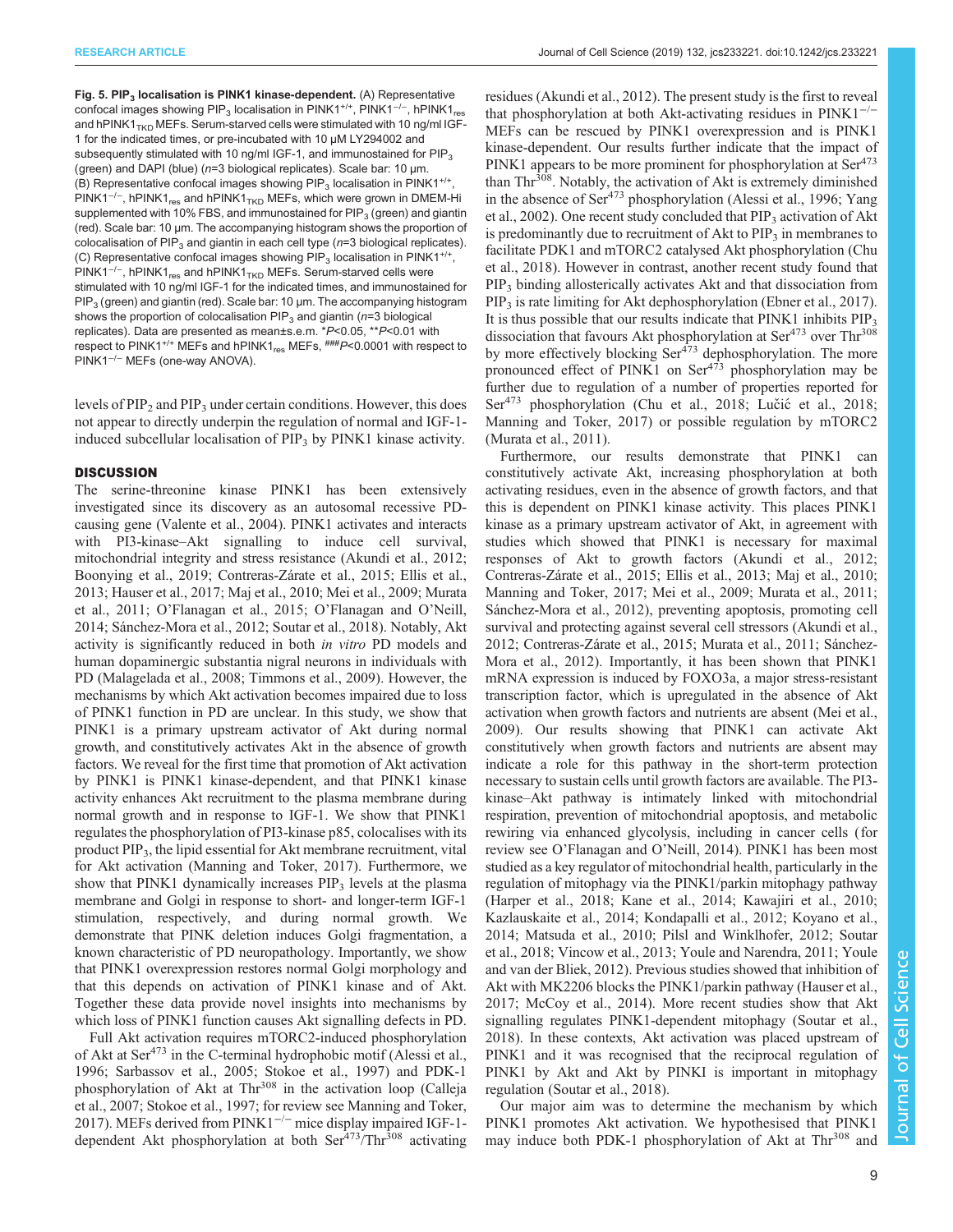

Fig. 6. See next page for legend.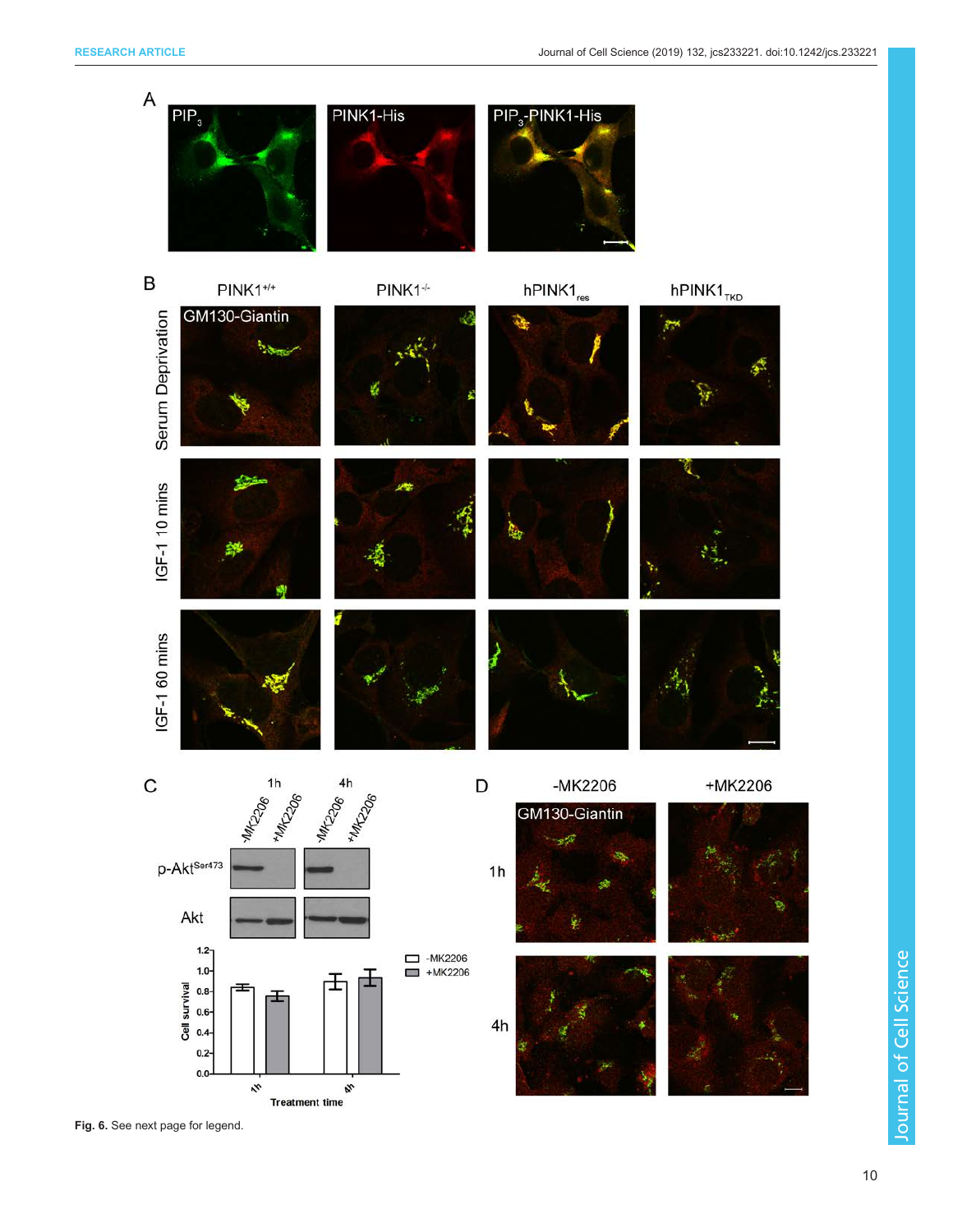#### <span id="page-10-0"></span>Fig. 6. PINK1 colocalises with  $PIP_3$  and protects against Golgi

fragmentation in an Akt-dependent manner. (A) Representative confocal images showing PIP<sub>3</sub> colocalising with His-tagged PINK1 in hPINK1<sub>res</sub> MEFs, which were grown in DMEM-Hi supplemented with 10% FBS, and stained with antibodies to PIP<sub>3</sub> (green) and His (red) ( $n=3$  biological replicates). Scale bar: 10 μm. (B) Representative confocal images showing GM130 and giantin localisation in PINK1<sup>+/+</sup>, PINK1<sup>-/−</sup>, hPINK1<sub>res</sub> and hPINK1<sub>TKD</sub> MEFs. Serumstarved cells were stimulated with 10 ng/ml IGF-1 for the indicated times, and immunostained for GM130 (green) and giantin (red) (n=3 biological replicates). Scale bar: 10 μm. (C) Representative immunoblot analysis showing phosphorylation of Akt at Ser<sup>473</sup> and Thr<sup>308</sup> in hPINK1<sub>res</sub> MEFs incubated with 1 μM MK2206 for the indicated times. Histogram depicting cell survival as measured by crystal violet staining in hPINK1<sub>res</sub> MEFs incubated with 1 μM MK2206 for the indicated times. Data are presented as mean±s.e.m. (D) Representative confocal images showing GM130 and giantin localisation in hPINK1<sub>res</sub> MEFs. Serum-starved cells were incubated with 1 μM MK2206 for the indicated times, and immunostained for GM130 (green) and giantin (red) (n=3 biological replicates). Scale bar: 10 μm.

mTORC2-induced phosphorylation of Akt at Ser<sup>473</sup> ([Alessi et al.,](#page-12-0) [1996](#page-12-0); [Sarbassov et al., 2005](#page-14-0); [Stokoe et al., 1997\)](#page-15-0). Interestingly, previous studies showed that PINK1 can induce mTORC2 activation of  $\text{Ser}^{473}$  in the absence of Thr<sup>308</sup> phosphorylation. This was indicated to be via Rictor, and to occur independently of PI3-kinases [\(Murata et al., 2011](#page-14-0)). In contrast, we found that PINK1-induced increased phosphorylation of Akt at both Ser<sup>473</sup> and Thr<sup>308</sup> residues was not associated with altered levels of active PDK1 or of Rictor. The discrepancies between these studies regarding the mechanisms by which PINK1 can activate Akt may be due to cell- or agonist-specific effects.

Dynamic, rapid, and transient agonist-induced accumulation of Akt at the plasma membrane is essential for growth factor- and agonist-induced Akt activation (for review see [Manning and Toker,](#page-14-0) [2017](#page-14-0)), and can be monitored by GFP–Akt-PH transfection [\(Calleja](#page-12-0) [et al., 2007;](#page-12-0) [Ebner et al., 2017;](#page-13-0) [Meyer et al., 2012](#page-14-0)). Our results provide novel data showing that PINK1 significantly accelerates this recruitment of GFP–Akt-PH and GFP–Akt to the plasma membrane with PINK1 kinase-dependency, both in normal growth media and in response to shorter-term IGF-1 stimulation. The recruitment of Akt to the plasma membrane occurs via its PH domain and relies predominantly on increased, localised and rapid production of PIP3 [\(Calleja et al., 2007;](#page-12-0) [Manning and Toker, 2017](#page-14-0)). These initial rapid plasma membrane and subsequent longer-term endomembrane localisations of PIP<sub>3</sub>, particularly in the Golgi and ER, in response to agonists and/or growth factors are critical determinants of compartment-specific Akt activation ([Ebner et al., 2017](#page-13-0); [Jethwa](#page-13-0) [et al., 2015;](#page-13-0) [Manning and Toker, 2017](#page-14-0); [Sato et al., 2003\)](#page-14-0). These results drew us to explore the possibility that PINK1 may regulate the production of PIP<sub>3</sub> within the plasma membrane and endomembranes. We show that PINK1 kinase activity accelerates the production of PIP<sub>3</sub> towards the plasma membrane in response to short-term stimulation by IGF-1 (2 min and 10 min). Interestingly, several cells expressing  $h$ PINK1<sub>res</sub> had distinct areas of PIP<sub>3</sub> immunoreactivity near the plasma membrane, even in the presence of the PI3-kinase inhibitor. There may be both PI3-kinase dependent and independent mechanisms responsible for the PINK1-induced PIP<sub>3</sub> increases. The changes in PI3-kinase phosphorylation indicate that activation of Akt by PINK1 may be mechanistically linked to the p85 regulatory subunit. However, p85α and p85β have many functions that do not involve PI3-kinase activation, for example,  $p85\alpha$  can regulate PTEN ([Chagpar et al.,](#page-13-0) [2010](#page-13-0); [Cheung et al., 2015;](#page-13-0) [Rabinovsky et al., 2009](#page-14-0)) and the PI3 kinase  $p110\alpha$  subunit catalytic activity can occur independently of  $p85α$  and  $p85β$  [\(Thorpe et al., 2017; Tsolakos et al., 2018](#page-15-0)).

We further show that His-tagged PINK1 displays a very strong  $\alpha$ -localisation with PIP<sub>3</sub>, throughout the cell during normal growth, further supporting PINK1's function as a regulator of  $PIP_3$  within both plasma- and endo-membranes. A previous study using spatiotemporal examination of  $PIP<sub>3</sub>$  production in living cells, following ligand stimulation, demonstrated that  $PIP<sub>3</sub>$  levels increase to a larger extent in endomembranes (ER and Golgi) than at the plasma membrane ([Sato et al., 2003](#page-14-0)). In agreement, we show that  $PIP_3$  is predominantly localised in the perinuclear region during normal growth. We performed a detailed analysis to determine the endomembrane localisation of  $PIP<sub>3</sub>$  and demonstrate a strong selective co-localisation of  $PIP_3$  with giantin in the medial-Golgi compartment. Importantly, we further show that PINK1 deletion significantly and selectively reduces the localisation of  $PIP<sub>3</sub>$  to the medial-Golgi during normal growth, and moderately in response to longer-term IGF-1 stimulation (60 min), and show that this is PINK1 kinase-dependent. In agreement with our study, a time-lag for PIP<sub>3</sub> localisation to the Golgi has been shown following PDGF, EGF and insulin stimulation of Akt in HeLa and MCF-7 cells [\(Ebner et al., 2017](#page-13-0)). The Golgi plays a pivotal role in the compartmentalisation of cell signalling initiating at the plasma membrane [\(Peng et al., 2014](#page-14-0)). Our results thus indicate a new role for PINK1 kinase activity in the regulation of  $PIP<sub>3</sub>$  responses in the plasma membrane, Golgi and endomembranes, which are known to be important for both compartmentalised and temporal regulation of Akt substrate phosphorylation ([Ebner et al., 2017; Jethwa et al.,](#page-13-0) [2015;](#page-13-0) [Manning and Toker, 2017](#page-14-0); [Sato et al., 2003](#page-14-0)). Furthermore,  $PIP<sub>3</sub>$  generation *in situ*, primarily in the Golgi and ER, has been shown to depend on endocytosis of activating receptor tyrosine kinases. Interestingly, in this respect it has been reported that PINK1 deficiency disturbs the intracellular localisation of the IGF-1 receptor [\(Contreras-Zárate et al., 2015\)](#page-13-0).

Although we did not detect Akt in the Golgi network we do think there is potential that it is also present here. The main tools employed were GFP–Akt and GFP–Akt-PH constructs, and we do not see any Golgi localisation with either of these. However, these constructs may favour the plasma membrane and the concentration of Akt may be higher at the plasma membrane than in endomembrane compartments in these PINK1-modified MEFs. Thus, the availability of more sensitive tools such as improved Aktspecific antibodies may uncover Akt in the Golgi, and the endosome–ER–Golgi network.

In healthy cells, the Golgi complex is a ribbon-like structure made up of flattened, parallel cisternae that are interconnected in the perinuclear region [\(Nakagomi et al., 2008\)](#page-14-0), as we observe in wildtype MEFs. Numerous studies have shown that during cell stress or apoptotic cell death, Golgi stacks disassemble into tubulovesicular clusters, a process known as fragmentation of the Golgi complex [\(Alvarez-Miranda et al., 2015;](#page-12-0) [Chiu et al., 2002; Fan et al., 2008](#page-13-0); [Lane et al., 2002](#page-13-0); [Machamer, 2003](#page-14-0)). Golgi fragmentation has been reported in nigral neurons in postmortem samples of brain from individuals with PD ([Fujita et al., 2006](#page-13-0)) and in in vitro PD models [\(Gosavi et al., 2002;](#page-13-0) [Rendon et al., 2013\)](#page-14-0). Furthermore, bioinformatics modelling has linked stress-induced Golgi fragmentation to a number of neurodegenerative processes [\(Alvarez-Miranda et al., 2015](#page-12-0)). We reveal for the first time that PINK1 deletion causes significant Golgi fragmentation, and importantly, we show that this is prevented by PINK1 overexpression and is dependent on PINK1 kinase activity. This is a significant new function for PINK1 and furthermore is linked mechanistically to impaired Akt signalling caused by PINK1 deletion. Thus, we show that Akt inhibition in cells overexpressing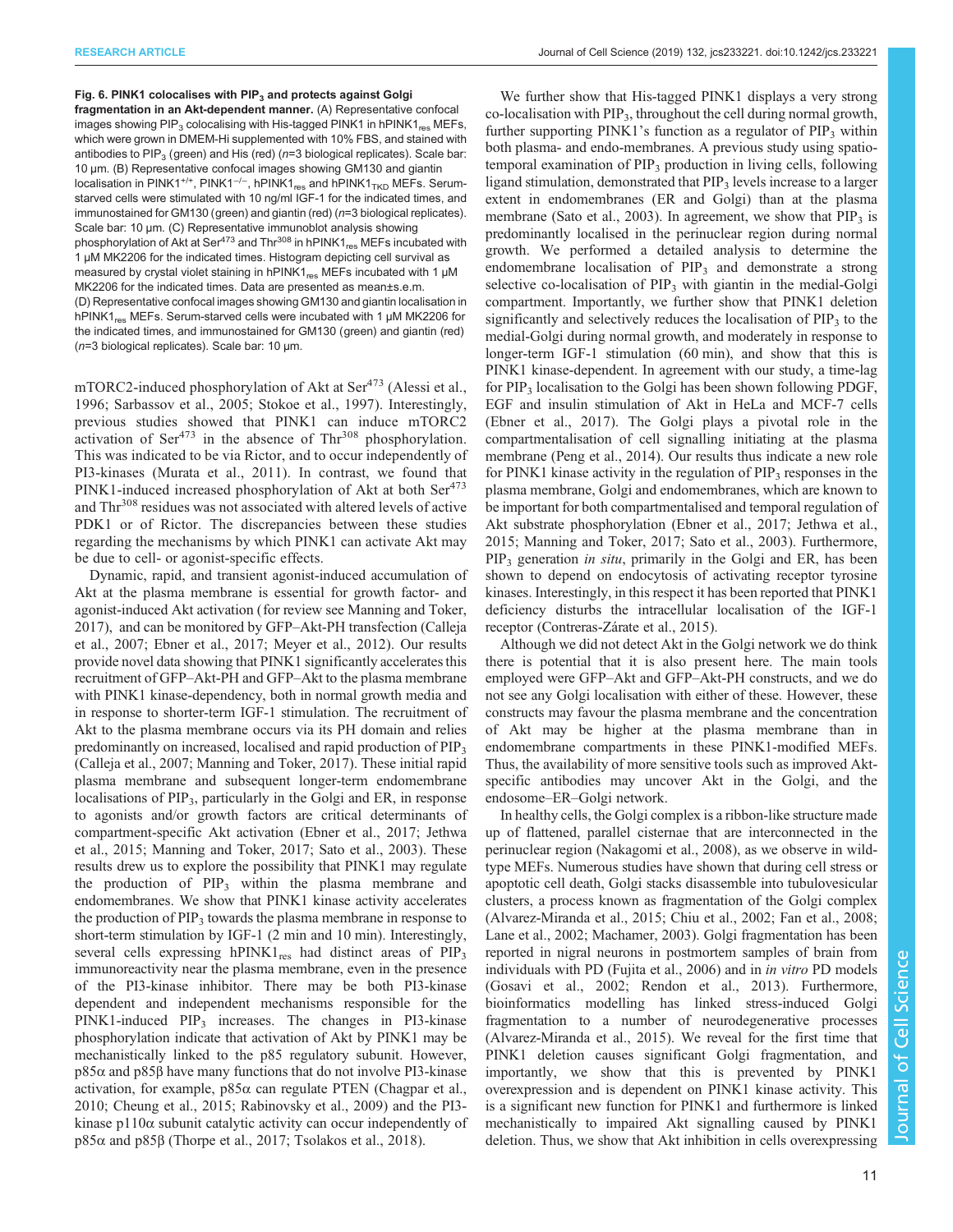PINK1 prevents the ability of PINK1 to protect against Golgi fragmentation. Interestingly, inhibition of  $PI(4,5)P_2 (PIP_2)$  synthesis in GH3 cells has been reported to lead to Golgi fragmentation, linking phosphoinositides with the structural integrity of the Golgi apparatus [\(Siddhanta et al., 2003](#page-14-0)).

In this study, we demonstrate that impaired activation of Akt, via loss of PINK1 kinase function, as occurs in PD, centres on defects in  $PIP<sub>3</sub>$  regulation upstream of Akt activation. Our mass spectrometry analysis showed that total levels of  $\text{PIP}_3$  and  $\text{PIP}_2$ , but not  $\text{PIP}$  and PI, lipids were modulated by PINK1 deletion in some contexts, but not regulated in a PINK1 kinase-dependent manner. This suggests that PINK1 kinase regulates selective membrane pools of  $PIP_3$ rather than total  $PIP_3$  levels. It is important to note that several risk genes for PD regulate the PI3-kinase–Akt signalling axis, including parkin (PRKN) [\(Fallon et al., 2006; Gupta et al., 2017](#page-13-0)), DJ-1 (PARK7) ([Jaramillo-Gómez et al., 2015; Kim et al., 2011;](#page-13-0) [Zhang](#page-15-0) [et al., 2016](#page-15-0)), LRRK2 ([Chuang et al., 2014;](#page-13-0) [Ohta et al., 2011](#page-14-0)) and SNCA [\(Seo et al., 2002\)](#page-14-0). Importantly, defects in Akt signalling occur in nigral neurons in the brain of individuals with PD [\(Malagelada et al., 2008;](#page-14-0) [Timmons et al., 2009](#page-15-0)), drawing attention to the relevance of targeting this vital survival and metabolic system for neuroprotection in PD. Phosphoinositide–protein interactions are at the hub of both Akt and other major signalling axes and play integral roles in vesicular trafficking. These are key systems known to be regulated by PD risk genes [\(Cao et al., 2017](#page-12-0); [Krebs et al.,](#page-13-0) [2013;](#page-13-0) [Vanhauwaert et al., 2017](#page-15-0)) and known to become impaired in PD ([Kutateladze, 2010](#page-13-0); [Wenk and De Camilli, 2004\)](#page-15-0). Our study provides new mechanistic insights for a modulation of the core PIP3–Akt regulatory machinery by PINK1 kinase activity, presenting a novel mechanism that may underlie impaired activation of the vital Akt signalling machinery in PD. This draws attention to the integration of phosphoinositide and protein networks in the understanding and therapeutic targeting of key systems, including Akt, that become defective in the neurodegenerative processes underlying PD.

# MATERIALS AND METHODS

# Generation of PINK1−/<sup>−</sup> mice and derived MEF cell lines

The cell lines used in these experiments are mouse embryonic fibroblast (MEF) cells, as previously employed and described [\(Glasl et al., 2012;](#page-13-0) [Morais](#page-14-0) [et al., 2009;](#page-14-0) O'[Flanagan et al., 2015](#page-14-0)). PINK1<sup>-/-</sup> knockout and PINK1<sup>+/-</sup> heterozygous knockout mice were generated by Wolfgang Wurst and Daniela Vogt-Weisenhorn (Helmholtz Center, Munich, Germany) and immortalised MEFs were generated as previously described [\(Morais et al., 2009\)](#page-14-0). In brief, PINK1+/<sup>−</sup> mice were interbred to generate mutant mice and wild-type littermate controls. Embryonic day 13 mice were dissected, heads and red organs removed and used for genotyping. The rest of the bodies were chopped up in cell culture dishes containing Dulbecco's modified Eagle's medium supplied with 50% foetal bovine serum and 1% penicillin/streptomycin. Cultures were expanded and serum decreased to 10% foetal bovine serum after the attainment of consistent growth. Afterward cultures were immortalised by transfection with simian virus 40 (SV40) large T-antigen. PINK1<sup>-/-</sup> MEFs were stably transfected with a plasmid containing human PINK1 (hPINK1 construct Origene, Rockville, MD, USA), and the triple kinase-dead hPINK1<sub>K219A/D362A/D384A</sub> (hPINK1<sub>TKD</sub>) mutants using sitedirected mutagenesis (Stratagene, Santa Clara, CA, USA). The triple kinasedead mutation for PINK1 is not known to affect the stability or conformation of the PINK1 protein ([Pridgeon et al., 2007](#page-14-0)). Cells were routinely monitored for mycoplasma and bacterial or yeast contaminations.

# RT-PCR

PINK1 deletion or expression was confirmed in MEF cell lines employed in this study using RNA extraction and RT-PCR analysis ([Fig. S4A\)](http://jcs.biologists.org/lookup/doi/10.1242/jcs.233221.supplemental). RNA was extracted using the PureLink RNA Mini Kit (Thermo Fisher Scientific) according to the instructions of the manufacturer. cDNA synthesis was performed with the QuantiTect reverse transcription kit (Qiagen) using 1μg of RNA. The primers and conditions used for RT-PCR are shown in [Table S1,](http://jcs.biologists.org/lookup/doi/10.1242/jcs.233221.supplemental) this was performed using the GoTaq G2 Green Master Mix kit (Promega).

## Cell culture and stimulation or inhibition of the PI3-kinase–Akt pathway

MEFs were cultured in Dulbecco's modified Eagle's medium: high glucose (DMEM-Hi), supplemented with 10% foetal bovine serum (FBS) and 2 mM L-glutamine. Cells were cultured at 37°C in a humidified incubator supplemented with  $5\%$  CO<sub>2</sub>. In IGF-1 stimulation experiments, cells were plated overnight with complete media, followed by incubation with serumfree DMEM-Hi for 24 h. After 24 h, 10 ng/ml IGF-1 (Peprotech, 100-11) was added at the specified time-points (2, 10 or 60 min). In experiments for inhibition of PI3-kinases, cells were plated overnight with complete media, incubated with serum-free DMEM-Hi for 24 h, followed by incubation with 10 μM LY294002 for 30 min and subsequent stimulation with 10 ng/ml IGF-1 for 10 min. In experiments for MK2206 inhibition, cells were plated overnight with complete media, serum-deprived for 24 h and then incubated with 1  $\mu$ M MK2206 for 1 h or 4 h. For Lysotracker and PIP<sub>3</sub> colocalisation analysis [\(Fig. 3](#page-4-0)), 75 nM of Lysotracker (Invitrogen) was added to the cells in culture for 1 h before fixation with 3% PFA for immunocytochemistry. BE(2)-M17 cells, transduced with PINK1 shRNA (PINK1A8, PINK1C2) or with control shRNA (Control 1, Control 2), were kindly provided by Mark Cookson and Alexandra Beilina (National Institute on Aging, Bethesda, MD, USA) and were transduced and cultured as previously described [\(Sandebring et al., 2009](#page-14-0)).

## Plasmids

The GFP–Akt-PH construct was kindly provided by Martin Lowe (University of Manchester, Manchester, UK). pEGFP-Akt was deposited by Julian Downward (Addgene plasmid [#39531\)](http://www.addgene.org/39531/) ([Watton and Downward, 1999](#page-15-0)). MEFs were seeded in 24-well plates to be 70% confluent the following day. Cells were then transfected with GFP–Akt-PH or GFP–Akt using Lipofectamine (Invitrogen) as recommended by the manufacturer's instructions.

#### Western immunoblotting

Primary antibodies raised against the following were used: Akt (1:1000; 9272), Akt 1 (1:1000; 2938), Akt 2 (1:1000; 3063), Akt 3 (1:1000; 8018), P-Akt pSer<sup>437</sup> (1:500; 4060), P-Akt pThr<sup>308</sup> (1:500; 9275), P-PDK1<sup>Ser241</sup> (1:500; 3061), P-PI3-kinase p85Tyr458/p55Tyr199 (1:500; 4228), PI3-kinase p85α (1:1000; 4257), PTEN (1:500; 9552), P-PTENSer380 (1:500; 9551), RICTOR (1:500; 2114) (all from Cell Signaling Technology), PI3-kinase p110α (1:500; BD Transduction Laboratories, 611399), β-actin (1:16,000; Sigma-Aldrich, A5441). Primary antibodies were detected using horseradish peroxidase (HRP)-conjugated isotype-specific anti-rabbit IgG or anti-mouse IgG (1:1000; DAKO, Cambridgeshire, UK) secondary antibodies.

Western immunoblotting was carried out as described previously ([Griffin](#page-13-0) [et al., 2005;](#page-13-0) [Moloney et al., 2010](#page-14-0); O'[Flanagan et al., 2015](#page-14-0)). Briefly, proteins were extracted, separated by SDS-PAGE (20 μg/lane) and transferred electrophoretically to nitrocellulose membranes using a wet transfer apparatus and transfer buffer consisting of 48 mM Tris base, 39 mM glycine and 20% ethanol. After blocking for 1 h in 5% milk or 30 min in 5% bovine serum albumin (phospho antibodies), cells were incubated in primary antibody solutions overnight at 4°C. The blot underwent three 10-min washes in  $1 \times$  TBX-T prior to secondary antibody incubation. Cells were incubated in secondary antibody solution for 1 h at room temperature followed by three 5-min washes in  $1 \times$  TBS-T. Immunoreactive proteins were detected with enhanced chemiluminescence (Amersham Biosciences, Little Chalfont, UK). All quantifications are illustrated by histograms that represent the densitometry of each protein normalised to β-actin for an  $n=3$ , as determined by ImageJ software.

# Immunofluorescence and confocal microscopy

Primary antibodies raised against the following were used: phosphatidylinositol (3,4,5)-trisphosphate (1:150; Tebu-Bio, 117Z-P345B), giantin (1:300; kindly provided by Martin Lowe, University of Manchester), GM130 (1:4000; BD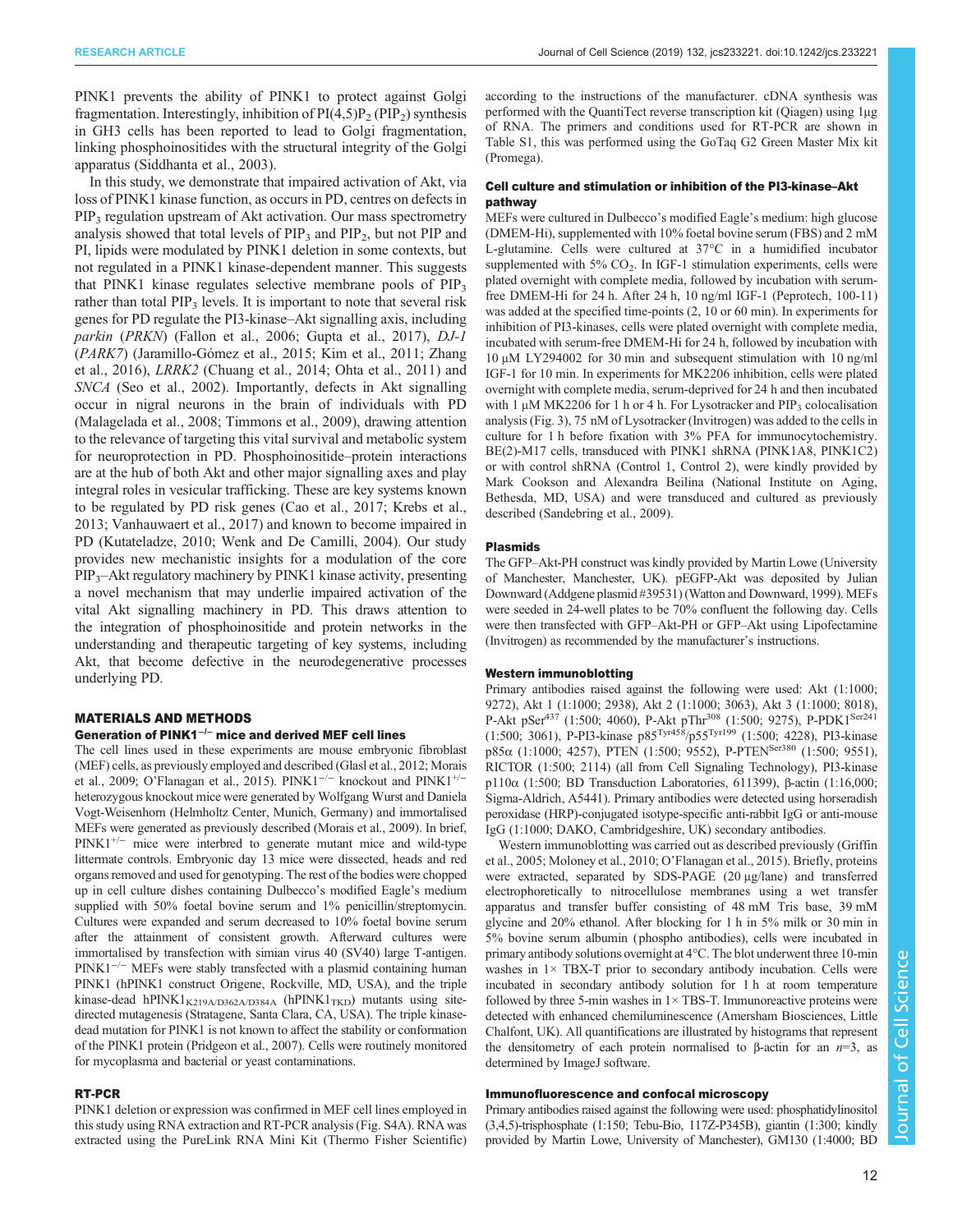<span id="page-12-0"></span>Biosciences, 610822), GRP-78-BIP (1:800; Abcam, Ab21685), His (1:400; Abcam, 9108) Rab11a (1:100; Zymed, 715300), Rab14 (1:500; Sigma-Aldrich, R0656) and TGN46 (1:500; Serotek UK, AHP500). Primary antibodies were detected using Cy3-conjugated anti-rabbit IgG (1:400; Jackson ImmunoResearch Laboratories, 711-165-152) or Alexa Fluor 488-conjugated anti-mouse IgG (1:400; Invitrogen, A11001) secondary antibodies.

Culture medium was removed from each of the wells. Cells were washed with  $1 \times$  PBS between each of the following steps: fixation in 0.5 ml  $3\%$ paraformaldehyde (PFA) for 15 min at room temperature, quenching in 1 ml of 50 mM NH4Cl/PBS for 15 min, permeabilisation in 1 ml buffer (0.05% saponin/PBS, 0.2% BSA/PBS) for 5 min. Coverslips were transferred to a humid box and primary antibodies were added at appropriate dilutions in 5% BSA/PBS. Primary antibodies were incubated for 2 h at room temperature. Then cells were washed twice in  $1 \times$  PBS. Cells were incubated in secondary antibody solutions in 5% BSA/PBS, as well as DAPI/PBS (1:10,000) for 1 h at room temperature. Cells were washed twice with  $1 \times PBS$  for 5 min. Coverslips were mounted onto microscope slides using Mowiol mounting media. Cells were dried overnight and fluorescence images were acquired using Zeiss LSM 510 Meta confocal microscope fitted with a 63×/1.4 plan apochromat lens (Jena, Germany).

For GFP–Akt-PH analysis, each experiment was performed in duplicate. For the two coverslips per condition >200 cells were counted. The threshold of intensity used was fluorescence in the cytosol as the baseline and any fluorescence intensity level above that at the plasma membrane (PM) was judged as an accumulation at the PM. To quantify the localisation of Akt at the PM the total number of transfected cells and the number of cells with Akt at the plasma membrane were counted (determined as described above). From these values the percentage of cells with Akt at the PM was then calculated for  $n=3$  and the representative histogram generated in Prism (GraphPad). To determine fluorescence intensity at the plasma membrane a line plot was drawn through the cell using the plot profile analysis in Carl Zeiss Zen 2.1 image analysis software, as described previously [\(Lindsay and](#page-14-0) [McCaffrey, 2009\)](#page-14-0). The x-axis represents distance along the line and the y-axis is the pixel intensity. Pearson's colocalisation coefficient was calculated using Zeiss ZEN 2009 software as described previously [\(Lindsay](#page-14-0) [et al., 2013](#page-14-0)).

#### Mass spectrometry

Mass spectrometry was used to measure inositol lipid levels essentially as previously described [\(Clark et al., 2011](#page-13-0)), using a QTRAP 4000 (AB Sciex) mass spectrometer and employing the lipid extraction and derivitisation method described for cultured cells, with the modification that 10 ng C17:0/C16:0 PtdIns $(3,4,5)P_3$  internal standard (ISD) and 10 ng C17:0/C16:0 PtdIns ISD were added to primary extracts, and that final samples were dried in a Speedvac concentrator rather than under liquid  $N_2$ . Measurements were conducted in duplicate for three separate experiments, on  $3 \times 10^5$  cells per sample. PIP, PIP<sub>2</sub> and  $PIP_3$  response ratios were calculated by dividing  $PIP_2$ ,  $PIP_2$  and  $PIP_3$ response areas by the corresponding response areas of  $\text{PIP}_2$  (for  $\text{PIP}$  and  $\text{PIP}_2$ ) and  $PIP_3$  ( $PIP_3$  only) ISD in each sample.  $PIP_1$ ,  $PIP_2$ , and  $PIP_3$  responses were normalised to PI response ratio to account for any cell input variability.

#### Crystal Violet staining

Crystal Violet staining was used for assaying cell survival in response to treatment with MK2206. Cells were fixed with 4% PFA for 20 min, followed by staining with 0.05% Crystal Violet in 20% ethanol for 30 min. Cells were washed with  $dH<sub>2</sub>0$  and let to dry overnight and images were acquired using the Odyssey imaging system.

#### Statistical analysis

All data were analysed using GraphPad Prism. Data are expressed as means ±s.e.m. Statistical analysis was carried out using one-way ANOVA, followed by a post-hoc Tukey test if the ANOVA indicated significance. Differences were considered significant at  $P<0.05$ .

#### Acknowledgements

We are thankful to Bart De Strooper (VIB Center for the Biology of Disease, VIB, Leuven, Belgium and Center for Human Genetics and LIND, K.U. Leuven, Leuven, Belgium) and Vanessa Morais (Instituto de Medicina Molecular Lisboa, Portugal),

for providing us with PINK1-modified mouse embryonic fibroblast cells. We are grateful to Mark Cookson and Alexandra Beilina (National Institute on Aging, Bethesda, MD, USA) for providing us with BE(2)-M17 cells transduced with control and PINK1 shRNA. The Molecular Cell Biology group, UCC, provided access to a Zeiss 510 confocal microscope, funded by an SFI Programme Grant to Mary W. McCaffrey.

#### Competing interests

The authors declare no competing or financial interests.

#### Author contributions

Conceptualization: R.M.F., A.M.S., C.O.; Methodology: R.M.F., A.L., A.M.S., C.O.; Validation: R.M.F.; Formal analysis: R.M.F.; Investigation: R.M.F., K.E.A., P.T.H.; Resources: A.L., A.M.S., C.O.; Writing - original draft: R.M.F.; Writing - review & editing: R.M.F., A.L., K.E.A., P.T.H., A.M.S., C.O.; Visualization: R.M.F.; Supervision: A.M.S., C.O.; Project administration: R.M.F., A.M.S., C.O.; Funding acquisition: R.M.F., A.M.S., C.O., K.E.A., P.T.H.

#### Funding

This work was funded by the Irish Research Council for Science, Engineering and Technology Government of Ireland Postgraduate Scholarship Programme grant number GOIPG/2015/3467. K.E.A. and P.T.H. are funded by the Biotechnology and Biological Research Council (BBSRC) UK grant number BB/P013384/1.

#### Supplementary information

Supplementary information available online at

<http://jcs.biologists.org/lookup/doi/10.1242/jcs.233221.supplemental>

#### References

- Akundi, R. S., Zhi, L. and Büeler, H. [\(2012\). PINK1 enhances insulin-like growth](https://doi.org/10.1016/j.nbd.2011.08.034) [factor-1-dependent Akt signaling and protection against apoptosis.](https://doi.org/10.1016/j.nbd.2011.08.034) Neurobiol. Dis. 45[, 469-478. doi:10.1016/j.nbd.2011.08.034](https://doi.org/10.1016/j.nbd.2011.08.034)
- [Alessi, D. R., Andjelkovic, M., Caudwell, B., Cron, P., Morrice, N., Cohen, P. and](https://doi.org/10.1002/j.1460-2075.1996.tb01045.x) Hemmings, B. A. [\(1996\). Mechanism of activation of protein kinase B by insulin](https://doi.org/10.1002/j.1460-2075.1996.tb01045.x) and IGF-1. EMBO J. 15[, 6541-6551. doi:10.1002/j.1460-2075.1996.tb01045.x](https://doi.org/10.1002/j.1460-2075.1996.tb01045.x)
- [Alvarez-Miranda, E. A., Sinnl, M. and Farhan, H.](https://doi.org/10.3389/fnins.2015.00435) (2015). Alteration of Golgi [structure by stress: a link to neurodegeneration?](https://doi.org/10.3389/fnins.2015.00435) Front. Neurosci. 9, 435. doi:10. [3389/fnins.2015.00435](https://doi.org/10.3389/fnins.2015.00435)
- Arena, G. and Valente, E. M. [\(2017\). PINK1 in the limelight: multiple functions of an](https://doi.org/10.1002/path.4815) [eclectic protein in human health and disease.](https://doi.org/10.1002/path.4815) J. Pathol. 241, 251-263. doi:10. [1002/path.4815](https://doi.org/10.1002/path.4815)
- [Arena, G., Gelmetti, V., Torosantucci, L., Vignone, D., Lamorte, G., De Rosa, P.,](https://doi.org/10.1038/cdd.2013.19) [Cilia, E., Jonas, E. A. and Valente, E. M.](https://doi.org/10.1038/cdd.2013.19) (2013). PINK1 protects against cell [death induced by mitochondrial depolarization, by phosphorylating Bcl-xL and](https://doi.org/10.1038/cdd.2013.19) [impairing its pro-apoptotic cleavage.](https://doi.org/10.1038/cdd.2013.19) Cell Death Differ. 20, 920-930. doi:10.1038/ [cdd.2013.19](https://doi.org/10.1038/cdd.2013.19)
- [Aweida, D., Rudesky, I., Volodin, A., Shimko, E. and Cohen, S.](https://doi.org/10.1083/jcb.201802018) (2018). GSK3-β [promotes calpain-1-mediated desmin filament depolymerization and myofibril](https://doi.org/10.1083/jcb.201802018) loss in atrophy. J. Cell Biol. 217[, 3698-3714. doi:10.1083/jcb.201802018](https://doi.org/10.1083/jcb.201802018)
- [Bellacosa, A., Chan, T. O., Ahmed, N. N., Datta, K., Malstrom, S., Stokoe, D.,](https://doi.org/10.1038/sj.onc.1201947) [Mccormick, F., Feng, J. and Tsichlis, P.](https://doi.org/10.1038/sj.onc.1201947) (1998). Akt activation by growth factors [is a multiple-step process: the role of the PH domain.](https://doi.org/10.1038/sj.onc.1201947) Oncogene 17, 313-325. [doi:10.1038/sj.onc.1201947](https://doi.org/10.1038/sj.onc.1201947)
- [Boonying, W., Joselin, A., Huang, E., Qu, D., Safarpour, F., Iyirhiaro, G. O.,](https://doi.org/10.1111/jnc.14683) [Rodriguez Gonzalez, Y., Callaghan, S. M., Slack, R. S., Figeys, D. et al.](https://doi.org/10.1111/jnc.14683) (2019). [Pink1 regulates FKBP5 interaction with AKT/PHLPP and protects neurons from](https://doi.org/10.1111/jnc.14683) [neurotoxin](https://doi.org/10.1111/jnc.14683) [stress](https://doi.org/10.1111/jnc.14683) [induced](https://doi.org/10.1111/jnc.14683) [by](https://doi.org/10.1111/jnc.14683) [MPP](https://doi.org/10.1111/jnc.14683)<sup>+</sup>. J. Neurochem. 150[, 312-329. doi:10.1111/](https://doi.org/10.1111/jnc.14683) [jnc.14683](https://doi.org/10.1111/jnc.14683)
- [Braccini, L., Ciraolo, E., Campa, C. C., Perino, A., Longo, D. L., Tibolla, G.,](https://doi.org/10.1038/ncomms8400) [Pregnolato, M., Cao, Y., Tassone, B., Damilano, F. et al.](https://doi.org/10.1038/ncomms8400) (2015). PI3K-C2γ is a [Rab5 effector selectively controlling endosomal Akt2 activation downstream of](https://doi.org/10.1038/ncomms8400) insulin signalling. Nat. Commun. 6[, 7400. doi:10.1038/ncomms8400](https://doi.org/10.1038/ncomms8400)
- [Calleja, V., Alcor, D., Laguerre, M., Park, J., Vojnovic, B., Hemmings, B. A.,](https://doi.org/10.1371/journal.pbio.0050095) [Downward, J., Parker, P. J. and Larijani, B.](https://doi.org/10.1371/journal.pbio.0050095) (2007). Intramolecular and [intermolecular interactions of protein kinase B define its activation in vivo.](https://doi.org/10.1371/journal.pbio.0050095) PLoS Biol. 5[, e95. doi:10.1371/journal.pbio.0050095](https://doi.org/10.1371/journal.pbio.0050095)
- [Cao, M., Wu, Y., Ashrafi, G., Mccartney, A. J., Wheeler, H., Bushong, E. A.,](https://doi.org/10.1016/j.neuron.2017.01.019) [Boassa, D., Ellisman, M. H., Ryan, T. A. and De Camilli, P.](https://doi.org/10.1016/j.neuron.2017.01.019) (2017). Parkinson [sac domain mutation in synaptojanin 1 impairs clathrin uncoating at synapses and](https://doi.org/10.1016/j.neuron.2017.01.019) [triggers dystrophic changes in dopaminergic axons.](https://doi.org/10.1016/j.neuron.2017.01.019) Neuron 93, 882-896.e5. [doi:10.1016/j.neuron.2017.01.019](https://doi.org/10.1016/j.neuron.2017.01.019)
- [Casamayor, A., Morrice, N. A. and Alessi, D. R.](https://doi.org/10.1042/bj3420287) (1999). Phosphorylation of Ser-[241 is essential for the activity of 3-phosphoinositide-dependent protein kinase-1:](https://doi.org/10.1042/bj3420287) [identification of five sites of phosphorylation in vivo.](https://doi.org/10.1042/bj3420287) Biochem. J. 342, 287-292. [doi:10.1042/bj3420287](https://doi.org/10.1042/bj3420287)
- [Castel, P., Ellis, H., Bago, R., Toska, E., Razavi, P., Carmona, F. J., Kannan, S.,](https://doi.org/10.1016/j.ccell.2016.06.004) [Verma, C. S., Dickler, M., Chandarlapaty, S. et al.](https://doi.org/10.1016/j.ccell.2016.06.004) (2016). PDK1-SGK1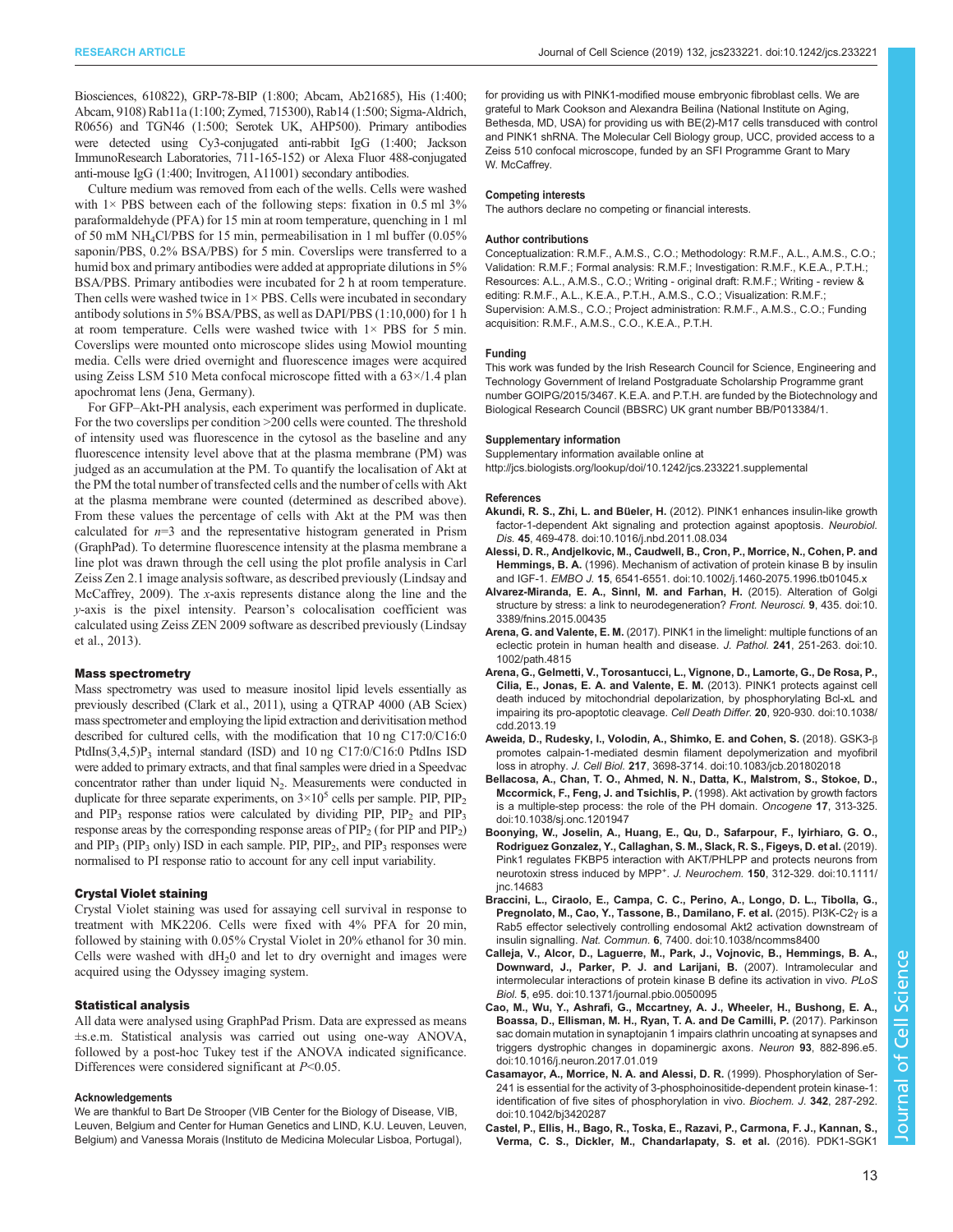<span id="page-13-0"></span>[signaling sustains AKT-independent mTORC1 activation and confers resistance](https://doi.org/10.1016/j.ccell.2016.06.004) to PI3Kα inhibition. Cancer Cell 30[, 229-242. doi:10.1016/j.ccell.2016.06.004](https://doi.org/10.1016/j.ccell.2016.06.004)

- [Chagpar, R. B., Links, P. H., Pastor, M. C., Furber, L. A., Hawrysh, A. D.,](https://doi.org/10.1073/pnas.0908899107) [Chamberlain, M. D. and Anderson, D. H.](https://doi.org/10.1073/pnas.0908899107) (2010). Direct positive regulation of [PTEN by the p85 subunit of phosphatidylinositol 3-kinase.](https://doi.org/10.1073/pnas.0908899107) Proc. Natl. Acad. Sci. USA 107[, 5471-5476. doi:10.1073/pnas.0908899107](https://doi.org/10.1073/pnas.0908899107)
- [Cheung, L. W., Walkiewicz, K. W., Besong, T. M., Guo, H., Hawke, D. H., Arold,](https://doi.org/10.7554/eLife.06866) S. T. and Mills, G. B. (2015). Regulation of the PI3K pathway through a  $p85\alpha$ monomer-homodimer equilibrium. Elife 4[, e06866. doi:10.7554/eLife.06866](https://doi.org/10.7554/eLife.06866)
- [Chiu, R., Novikov, L., Mukherjee, S. and Shields, D.](https://doi.org/10.1083/jcb.200208013) (2002). A caspase cleavage [fragment of p115 induces fragmentation of the Golgi apparatus and apoptosis.](https://doi.org/10.1083/jcb.200208013) J. Cell Biol. 159[, 637-648. doi:10.1083/jcb.200208013](https://doi.org/10.1083/jcb.200208013)
- [Chu, N., Salguero, A. L., Liu, A. Z., Chen, Z., Dempsey, D. R., Ficarro, S. B.,](https://doi.org/10.1016/j.cell.2018.07.003) [Alexander, W. M., Marto, J. A., Li, Y., Amzel, L. M. et al.](https://doi.org/10.1016/j.cell.2018.07.003) (2018). Akt Kinase [activation mechanisms revealed using protein semisynthesis.](https://doi.org/10.1016/j.cell.2018.07.003) Cell 174, [897-907.e14. doi:10.1016/j.cell.2018.07.003](https://doi.org/10.1016/j.cell.2018.07.003)
- [Chuang, C.-L., Lu, Y.-N., Wang, H.-C. and Chang, H.-Y.](https://doi.org/10.1093/hmg/ddu281) (2014). Genetic dissection [reveals that Akt is the critical kinase downstream of LRRK2 to phosphorylate and](https://doi.org/10.1093/hmg/ddu281) inhibit FOXO1, and promotes neuron survival, Hum. Mol. Genet. 23, 5649-5658. [doi:10.1093/hmg/ddu281](https://doi.org/10.1093/hmg/ddu281)
- [Clark, J., Anderson, K. E., Juvin, V., Smith, T. S., Karpe, F., Wakelam, M. J.,](https://doi.org/10.1038/nmeth.1564) Stephens, L. R. and Hawkins, P. T. [\(2011\). Quantification of PtdInsP3 molecular](https://doi.org/10.1038/nmeth.1564) [species in cells and tissues by mass spectrometry.](https://doi.org/10.1038/nmeth.1564) Nat. Methods 8, 267-272. [doi:10.1038/nmeth.1564](https://doi.org/10.1038/nmeth.1564)
- Contreras-Zárate, M. J., Niñ[o, A., Rojas, L., Arboleda, H. and Arboleda, G.](https://doi.org/10.1007/s12031-014-0479-0) [\(2015\). Silencing of PINK1 inhibits insulin-like growth factor-1-mediated receptor](https://doi.org/10.1007/s12031-014-0479-0) [activation and neuronal survival.](https://doi.org/10.1007/s12031-014-0479-0) J. Mol. Neurosci. 56, 188-197. doi:10.1007/ [s12031-014-0479-0](https://doi.org/10.1007/s12031-014-0479-0)
- [Dagda, R. K., Cherra, S. J., III, Kulich, S. M., Tandon, A., Park, D. and Chu, C. T.](https://doi.org/10.1074/jbc.M808515200) [\(2009\). Loss of PINK1 function promotes mitophagy through effects on oxidative](https://doi.org/10.1074/jbc.M808515200) [stress and mitochondrial fission.](https://doi.org/10.1074/jbc.M808515200) J. Biol. Chem. 284, 13843-13855. doi:10.1074/ [jbc.M808515200](https://doi.org/10.1074/jbc.M808515200)
- [Dagda, R. K., Pien, I., Wang, R., Zhu, J., Wang, K. Z., Callio, J., Banerjee, T. D.,](https://doi.org/10.1111/jnc.12494) Dagda, R. Y. and Chu, C. T. [\(2014\). Beyond the mitochondrion: cytosolic PINK1](https://doi.org/10.1111/jnc.12494) [remodels dendrites through protein kinase A.](https://doi.org/10.1111/jnc.12494) J. Neurochem. 128, 864-877. [doi:10.1111/jnc.12494](https://doi.org/10.1111/jnc.12494)
- [Deas, E., Wood, N. W. and Plun-Favreau, H.](https://doi.org/10.1016/j.bbamcr.2010.08.007) (2011). Mitophagy and Parkinson's [disease: the PINK1-parkin link.](https://doi.org/10.1016/j.bbamcr.2010.08.007) Biochim. Biophys. Acta 1813, 623-633. doi:10. [1016/j.bbamcr.2010.08.007](https://doi.org/10.1016/j.bbamcr.2010.08.007)
- Dickey, A. S. and Strack, S. [\(2011\). PKA/AKAP1 and PP2A/B](https://doi.org/10.1523/JNEUROSCI.3159-11.2011)B2 regulate neuronal [morphogenesis via Drp1 phosphorylation and mitochondrial bioenergetics.](https://doi.org/10.1523/JNEUROSCI.3159-11.2011) J. Neurosci. 31[, 15716-15726. doi:10.1523/JNEUROSCI.3159-11.2011](https://doi.org/10.1523/JNEUROSCI.3159-11.2011)
- Ebner, M., Lučić[, I., Leonard, T. A. and Yudushkin, I](https://doi.org/10.1016/j.molcel.2016.12.028). (2017). PI(3,4,5)P3 [engagement restricts Akt activity to cellular membranes.](https://doi.org/10.1016/j.molcel.2016.12.028) Mol. Cell 65, 416-431.e6. [doi:10.1016/j.molcel.2016.12.028](https://doi.org/10.1016/j.molcel.2016.12.028)
- [Ellis, G. I., Zhi, L., Akundi, R., Bueler, H. and Marti, F.](https://doi.org/10.1002/eji.201343571) (2013). Mitochondrial and [cytosolic roles of PINK1 shape induced regulatory T-cell development and](https://doi.org/10.1002/eji.201343571) function. Eur. J. Immunol. 43[, 3355-3360. doi:10.1002/eji.201343571](https://doi.org/10.1002/eji.201343571)
- [Fallon, L., Belanger, C. M., Corera, A. T., Kontogiannea, M., Regan-Klapisz, E.,](https://doi.org/10.1038/ncb1441) [Moreau, F., Voortman, J., Haber, M., Rouleau, G., Thorarinsdottir, T. et al.](https://doi.org/10.1038/ncb1441) [\(2006\). A regulated interaction with the UIM protein Eps15 implicates parkin in](https://doi.org/10.1038/ncb1441) [EGF receptor trafficking and PI\(3\)K-Akt signalling.](https://doi.org/10.1038/ncb1441) Nat. Cell Biol. 8, 834-842. [doi:10.1038/ncb1441](https://doi.org/10.1038/ncb1441)
- [Fan, J., Hu, Z., Zeng, L., Lu, W., Tang, X., Zhang, J. and Li, T.](https://doi.org/10.1016/j.ijdevneu.2008.05.006) (2008). Golgi [apparatus and neurodegenerative diseases.](https://doi.org/10.1016/j.ijdevneu.2008.05.006) Int. J. Dev. Neurosci. 26, 523-534. [doi:10.1016/j.ijdevneu.2008.05.006](https://doi.org/10.1016/j.ijdevneu.2008.05.006)
- [Fedorowicz, M. A., de Vries-Schneider, R. L., Ru](https://doi.org/10.1002/embr.201337294)̈b, C., Becker, D., Huang, Y., [Zhou, C., Alessi Wolken, D. M., Voos, W., Liu, Y. and Przedborski, S.](https://doi.org/10.1002/embr.201337294) (2014). [Cytosolic cleaved PINK1 represses Parkin translocation to mitochondria and](https://doi.org/10.1002/embr.201337294) mitophagy. EMBO Rep. 15[, 86-93. doi:10.1002/embr.201337294](https://doi.org/10.1002/embr.201337294)
- [Fujita, Y., Ohama, E., Takatama, M., Al-Sarraj, S. and Okamoto, K.](https://doi.org/10.1007/s00401-006-0114-4) (2006). [Fragmentation of Golgi apparatus of nigral neurons with alpha-synuclein-positive](https://doi.org/10.1007/s00401-006-0114-4) [inclusions in patients with Parkinson](https://doi.org/10.1007/s00401-006-0114-4)'s disease. Acta Neuropathol. 112, 261-265. [doi:10.1007/s00401-006-0114-4](https://doi.org/10.1007/s00401-006-0114-4)
- [Glasl, L., Kloos, K., Giesert, F., Roethig, A., Di Benedetto, B., Ku](https://doi.org/10.1016/j.expneurol.2012.01.002)̈hn, R., Zhang, [J., Hafen, U., Zerle, J., Hofmann, A. et al.](https://doi.org/10.1016/j.expneurol.2012.01.002) (2012). Pink1-deficiency in mice [impairs gait, olfaction and serotonergic innervation of the olfactory bulb.](https://doi.org/10.1016/j.expneurol.2012.01.002) Exp. Neurol. 235[, 214-227. doi:10.1016/j.expneurol.2012.01.002](https://doi.org/10.1016/j.expneurol.2012.01.002)
- [Gosavi, N., Lee, H.-J., Lee, J. S., Patel, S. and Lee, S.-J.](https://doi.org/10.1074/jbc.M208194200) (2002). Golgi [fragmentation occurs in the cells with prefibrillar alpha-synuclein aggregates and](https://doi.org/10.1074/jbc.M208194200) [precedes the formation of fibrillar inclusion.](https://doi.org/10.1074/jbc.M208194200) J. Biol. Chem. 277, 48984-48992. [doi:10.1074/jbc.M208194200](https://doi.org/10.1074/jbc.M208194200)
- [Griffin, R. J., Moloney, A., Kelliher, M., Johnston, J. A., Ravid, R., Dockery, P.,](https://doi.org/10.1111/j.1471-4159.2004.02949.x) O'Connor, R. and O'Neill, C. [\(2005\). Activation of Akt/PKB, increased](https://doi.org/10.1111/j.1471-4159.2004.02949.x) [phosphorylation of Akt substrates and loss and altered distribution of Akt and](https://doi.org/10.1111/j.1471-4159.2004.02949.x) [PTEN are features of Alzheimer](https://doi.org/10.1111/j.1471-4159.2004.02949.x)'s disease pathology. J. Neurochem. 93, 105-117. [doi:10.1111/j.1471-4159.2004.02949.x](https://doi.org/10.1111/j.1471-4159.2004.02949.x)
- [Gupta, A., Anjomani-Virmouni, S., Koundouros, N., Dimitriadi, M., Choo-Wing,](https://doi.org/10.1016/j.molcel.2017.02.019) [R., Valle, A., Zheng, Y., Chiu, Y.-H., Agnihotri, S., Zadeh, G. et al.](https://doi.org/10.1016/j.molcel.2017.02.019) (2017). [PARK2 Depletion connects energy and oxidative stress to PI3K/Akt activation via](https://doi.org/10.1016/j.molcel.2017.02.019)

PTEN S-Nitrosylation. Mol. Cell 65[, 999-1013.e7. doi:10.1016/j.molcel.2017.02.](https://doi.org/10.1016/j.molcel.2017.02.019) [019](https://doi.org/10.1016/j.molcel.2017.02.019)

- [Hall, B. A., Kim, T. Y., Skor, M. N. and Conzen, S. D.](https://doi.org/10.1007/s10549-012-2161-y) (2012). Serum and [glucocorticoid-regulated kinase 1 \(SGK1\) activation in breast cancer: requirement](https://doi.org/10.1007/s10549-012-2161-y) [for mTORC1 activity associates with ER-alpha expression.](https://doi.org/10.1007/s10549-012-2161-y) Breast Cancer Res. Treat. 135[, 469-479. doi:10.1007/s10549-012-2161-y](https://doi.org/10.1007/s10549-012-2161-y)
- Haque, M. E., Thomas, K. J., D'[Souza, C., Callaghan, S., Kitada, T., Slack, R. S.,](https://doi.org/10.1073/pnas.0705363105) [Fraser, P., Cookson, M. R., Tandon, A. and Park, D. S.](https://doi.org/10.1073/pnas.0705363105) (2008). Cytoplasmic [Pink1 activity protects neurons from dopaminergic neurotoxin MPTP.](https://doi.org/10.1073/pnas.0705363105) Proc. Natl. Acad. Sci. USA 105, [1716-1721. doi:10.1073/pnas.0705363105](https://doi.org/10.1073/pnas.0705363105)
- [Harper, J. W., Ordureau, A. and Heo, J. M.](https://doi.org/10.1038/nrm.2017.129) (2018). Building and decoding ubiquitin chains for mitophagy. Nat. Rev. Mol. Cell Biol. 19[, 93-108. doi:10.1038/nrm.2017.](https://doi.org/10.1038/nrm.2017.129) [129](https://doi.org/10.1038/nrm.2017.129)
- [Hauser, D. N., Mamais, A., Conti, M. M., Primiani, C. T., Kumaran, R., Dillman,](https://doi.org/10.1186/s13024-017-0212-x) [A. A., Langston, R. G., Beilina, A., Garcia, J. H., Diaz-Ruiz, A. et al.](https://doi.org/10.1186/s13024-017-0212-x) (2017). [Hexokinases link DJ-1 to the PINK1/parkin pathway.](https://doi.org/10.1186/s13024-017-0212-x) Mol. Neurodegener 12, 70. [doi:10.1186/s13024-017-0212-x](https://doi.org/10.1186/s13024-017-0212-x)
- Hers, I., Vincent, E. E. and Tavaré, J. M. (2011). Akt signalling in health and disease. Cell. Signal. 23[, 1515-1527. doi:10.1016/j.cellsig.2011.05.004](https://doi.org/10.1016/j.cellsig.2011.05.004)
- [Ibrahim, W. W., Abdelkader, N. F., Ismail, H. M. and Khattab, M. M.](https://doi.org/10.1038/s41598-019-46558-1) (2019). [Escitalopram ameliorates cognitive impairment in D-galactose-injected](https://doi.org/10.1038/s41598-019-46558-1) [ovariectomized rats: modulation of JNK, GSK-3](https://doi.org/10.1038/s41598-019-46558-1)β, and ERK signalling pathways. Sci. Rep. 9[, 10056. doi:10.1038/s41598-019-46558-1](https://doi.org/10.1038/s41598-019-46558-1)
- Jaramillo-Gómez, J., Niñ[o, A., Arboleda, H. and Arboleda, G.](https://doi.org/10.1016/j.neulet.2015.07.032) (2015). [Overexpression of DJ-1 protects against C2-ceramide-induced neuronal death](https://doi.org/10.1016/j.neulet.2015.07.032) [through activation of the PI3K/AKT pathway and inhibition of autophagy.](https://doi.org/10.1016/j.neulet.2015.07.032) Neurosci. Lett. 603[, 71-76. doi:10.1016/j.neulet.2015.07.032](https://doi.org/10.1016/j.neulet.2015.07.032)
- [Jethwa, N., Chung, G. H. C., Lete, M. G., Alonso, A., Byrne, R. D., Calleja, V. and](https://doi.org/10.1242/jcs.172775) Larijani, B. [\(2015\). Endomembrane PtdIns\(3,4,5\)P3 activates the PI3K-Akt](https://doi.org/10.1242/jcs.172775) pathway. J. Cell Sci. 128[, 3456-3465. doi:10.1242/jcs.172775](https://doi.org/10.1242/jcs.172775)
- [Kane, L. A., Lazarou, M., Fogel, A. I., Li, Y., Yamano, K., Sarraf, S. A., Banerjee,](https://doi.org/10.1083/jcb.201402104) S. and Youle, R. J. [\(2014\). PINK1 phosphorylates ubiquitin to activate Parkin E3](https://doi.org/10.1083/jcb.201402104) ubiquitin ligase activity. J. Cell Biol. 205[, 143-153. doi:10.1083/jcb.201402104](https://doi.org/10.1083/jcb.201402104)
- [Kawajiri, S., Saiki, S., Sato, S., Sato, F., Hatano, T., Eguchi, H. and Hattori, N.](https://doi.org/10.1016/j.febslet.2010.02.016) [\(2010\). PINK1 is recruited to mitochondria with parkin and associates with LC3 in](https://doi.org/10.1016/j.febslet.2010.02.016) mitophagy. FEBS Lett. 584[, 1073-1079. doi:10.1016/j.febslet.2010.02.016](https://doi.org/10.1016/j.febslet.2010.02.016)
- [Kazlauskaite, A., Kondapalli, C., Gourlay, R., Campbell, D. G., Ritorto, M. S.,](https://doi.org/10.1042/BJ20140334) [Hofmann, K., Alessi, D. R., Knebel, A., Trost, M. and Muqit, M. M. K.](https://doi.org/10.1042/BJ20140334) (2014). [Parkin is activated by PINK1-dependent phosphorylation of ubiquitin at Ser65.](https://doi.org/10.1042/BJ20140334) Biochem. J. 460[, 127-139. doi:10.1042/BJ20140334](https://doi.org/10.1042/BJ20140334)
- [Kielkowska, A., Niewczas, I., Anderson, K. E., Durrant, T. N., Clark, J.,](https://doi.org/10.1016/j.jbior.2013.09.001) Stephens, L. R. and Hawkins, P. T. [\(2014\). A new approach to measuring](https://doi.org/10.1016/j.jbior.2013.09.001) [phosphoinositides in cells by mass spectrometry.](https://doi.org/10.1016/j.jbior.2013.09.001) Adv Biol Regul 54, 131-141. [doi:10.1016/j.jbior.2013.09.001](https://doi.org/10.1016/j.jbior.2013.09.001)
- [Kim, R. H., Peters, M., Jang, Y., Shi, W., Pintilie, M., Fletcher, G. C., Deluca, C.,](https://doi.org/10.1016/j.ccr.2005.02.010) Liepa, J., Zhou, L., Snow, B. et al. [\(2005\). DJ-1, a novel regulator of the tumor](https://doi.org/10.1016/j.ccr.2005.02.010) suppressor PTEN. Cancer Cell 7[, 263-273. doi:10.1016/j.ccr.2005.02.010](https://doi.org/10.1016/j.ccr.2005.02.010)
- [Kim, S. R., Chen, X., Oo, T. F., Kareva, T., Yarygina, O., Wang, C., During, M.,](https://doi.org/10.1002/ana.22383) Kholodilov, N. and Burke, R. E. [\(2011\). Dopaminergic pathway reconstruction](https://doi.org/10.1002/ana.22383) [by Akt/Rheb-induced axon regeneration.](https://doi.org/10.1002/ana.22383) Ann. Neurol. 70, 110-120. doi:10.1002/ [ana.22383](https://doi.org/10.1002/ana.22383)
- [Komander, D., Kular, G., Deak, M., Alessi, D. R. and Van Aalten, D. M.](https://doi.org/10.1074/jbc.M500977200) (2005). [Role of T-loop phosphorylation in PDK1 activation, stability, and substrate binding.](https://doi.org/10.1074/jbc.M500977200) J. Biol. Chem. 280[, 18797-18802. doi:10.1074/jbc.M500977200](https://doi.org/10.1074/jbc.M500977200)
- [Kondapalli, C., Kazlauskaite, A., Zhang, N., Woodroof, H. I., Campbell, D. G.,](https://doi.org/10.1098/rsob.120080) [Gourlay, R., Burchell, L., Walden, H., Macartney, T. J., Deak, M. et al.](https://doi.org/10.1098/rsob.120080) (2012). [PINK1 is activated by mitochondrial membrane potential depolarization and](https://doi.org/10.1098/rsob.120080) [stimulates Parkin E3 ligase activity by phosphorylating Serine 65.](https://doi.org/10.1098/rsob.120080) Open Biol. 2, [120080. doi:10.1098/rsob.120080](https://doi.org/10.1098/rsob.120080)
- [Koyano, F., Okatsu, K., Kosako, H., Tamura, Y., Go, E., Kimura, M., Kimura, Y.,](https://doi.org/10.1038/nature13392) [Tsuchiya, H., Yoshihara, H., Hirokawa, T. et al.](https://doi.org/10.1038/nature13392) (2014). Ubiquitin is [phosphorylated by PINK1 to activate parkin.](https://doi.org/10.1038/nature13392) Nature 510, 162-166. doi:10.1038/ [nature13392](https://doi.org/10.1038/nature13392)
- [Krebs, C. E., Karkheiran, S., Powell, J. C., Cao, M., Makarov, V., Darvish, H., Di](https://doi.org/10.1002/humu.22372) [Paolo, G., Walker, R. H., Shahidi, G. A., Buxbaum, J. D. et al.](https://doi.org/10.1002/humu.22372) (2013). The Sac1 [domain of SYNJ1 identified mutated in a family with early-onset progressive](https://doi.org/10.1002/humu.22372) [Parkinsonism with generalized seizures.](https://doi.org/10.1002/humu.22372) Hum. Mutat. 34, 1200-1207. doi:10. [1002/humu.22372](https://doi.org/10.1002/humu.22372)
- Kutateladze, T. G. [\(2010\). Translation of the phosphoinositide code by PI effectors.](https://doi.org/10.1038/nchembio.390) Nat. Chem. Biol. 6[, 507-513. doi:10.1038/nchembio.390](https://doi.org/10.1038/nchembio.390)
- [Lane, J. D., Lucocq, J., Pryde, J., Barr, F. A., Woodman, P. G., Allan, V. J. and](https://doi.org/10.1083/jcb.200110007) Lowe, M. [\(2002\). Caspase-mediated cleavage of the stacking protein GRASP65](https://doi.org/10.1083/jcb.200110007) [is required for Golgi fragmentation during apoptosis.](https://doi.org/10.1083/jcb.200110007) J. Cell Biol. 156, 495-509. [doi:10.1083/jcb.200110007](https://doi.org/10.1083/jcb.200110007)
- Lee, H. J. and Chung, K. C. [\(2012\). PINK1 positively regulates IL-1](https://doi.org/10.1186/1742-2094-9-271)β-mediated [signaling through Tollip and IRAK1 modulation.](https://doi.org/10.1186/1742-2094-9-271) J. Neuroinflammation 9, 271. [doi:10.1186/1742-2094-9-271](https://doi.org/10.1186/1742-2094-9-271)
- [Lee, H. J., Jang, S. H., Kim, H., Yoon, J. H. and Chung, K. C.](https://doi.org/10.1007/s00018-012-1004-7) (2012). PINK1 stimulates interleukin-1β[-mediated inflammatory signaling via the positive](https://doi.org/10.1007/s00018-012-1004-7)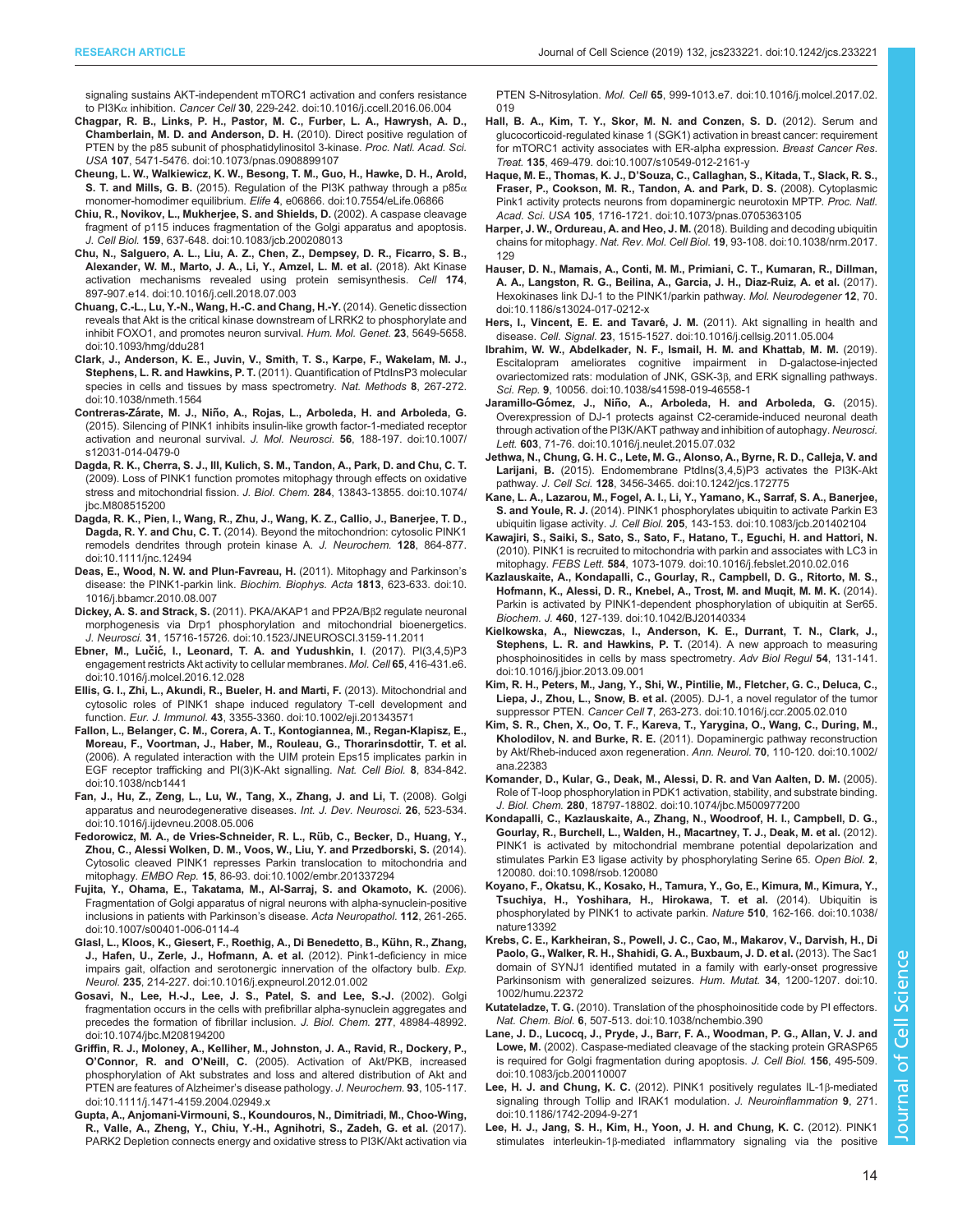- <span id="page-14-0"></span>[s00018-012-1004-7](https://doi.org/10.1007/s00018-012-1004-7) [Li, Y., Qiu, L., Liu, X., Hou, Z. and Yu, B.](https://doi.org/10.1016/j.bbrc.2017.01.061) (2017). PINK1 alleviates myocardial [hypoxia-reoxygenation injury by ameliorating mitochondrial dysfunction.](https://doi.org/10.1016/j.bbrc.2017.01.061)
- Biochem. Biophys. Res. Commun. 484[, 118-124. doi:10.1016/j.bbrc.2017.01.061](https://doi.org/10.1016/j.bbrc.2017.01.061) Lindsay, A. J. and McCaffrey, M. W. [\(2009\). Myosin Vb localises to nucleoli and](https://doi.org/10.1002/cm.20408) [associates with the RNA polymerase I transcription complex.](https://doi.org/10.1002/cm.20408) Cell Motil. Cytoskeleton 66[, 1057-1072. doi:10.1002/cm.20408](https://doi.org/10.1002/cm.20408)
- [Lindsay, A. J., Jollivet, F., Horgan, C. P., Khan, A. R., Raposo, G., McCaffrey,](https://doi.org/10.1091/mbc.e13-05-0236) M. W. and Goud, B. [\(2013\). Identification and characterization of multiple novel](https://doi.org/10.1091/mbc.e13-05-0236) Rab-myosin Va interactions. Mol. Biol. Cell 24[, 3420-3434. doi:10.1091/mbc.e13-](https://doi.org/10.1091/mbc.e13-05-0236) [05-0236](https://doi.org/10.1091/mbc.e13-05-0236)
- Lučić[, I., Rathinaswamy, M. K., Truebestein, L., Hamelin, D. J., Burke, J. E. and](https://doi.org/10.1073/pnas.1716109115) Leonard, T. A. [\(2018\). Conformational sampling of membranes by Akt controls its](https://doi.org/10.1073/pnas.1716109115) [activation and inactivation.](https://doi.org/10.1073/pnas.1716109115) Proc. Natl. Acad. Sci. USA 115, E3940-e3949. doi:10. [1073/pnas.1716109115](https://doi.org/10.1073/pnas.1716109115)
- Machamer, C. E. [\(2003\). Golgi disassembly in apoptosis: cause or effect?](https://doi.org/10.1016/S0962-8924(03)00101-6) Trends Cell Biol. 13[, 279-281. doi:10.1016/S0962-8924\(03\)00101-6](https://doi.org/10.1016/S0962-8924(03)00101-6)
- [MacKeigan, J. P., Murphy, L. O. and Blenis, J.](https://doi.org/10.1038/ncb1258) (2005). Sensitized RNAi screen of [human kinases and phosphatases identifies new regulators of apoptosis and](https://doi.org/10.1038/ncb1258) chemoresistance. Nat. Cell Biol. 7[, 591-600. doi:10.1038/ncb1258](https://doi.org/10.1038/ncb1258)
- Maehama, T. and Dixon, J. E. [\(1998\). The tumor suppressor, PTEN/MMAC1,](https://doi.org/10.1074/jbc.273.22.13375) [dephosphorylates the lipid second messenger, phosphatidylinositol 3,4,5](https://doi.org/10.1074/jbc.273.22.13375) trisphosphate. J. Biol. Chem. 273[, 13375-13378. doi:10.1074/jbc.273.22.13375](https://doi.org/10.1074/jbc.273.22.13375)
- [Maj, M. C., Tkachyova, I., Patel, P., Addis, J. B., Mackay, N., Levandovskiy, V.,](https://doi.org/10.1016/j.bbrc.2010.07.033) [Lee, J., Lang, A. E., Cameron, J. M. and Robinson, B. H.](https://doi.org/10.1016/j.bbrc.2010.07.033) (2010). Oxidative [stress alters the regulatory control of p66Shc and Akt in PINK1 deficient cells.](https://doi.org/10.1016/j.bbrc.2010.07.033) Biochem. Biophys. Res. Commun. 399[, 331-335. doi:10.1016/j.bbrc.2010.07.033](https://doi.org/10.1016/j.bbrc.2010.07.033)
- [Malagelada, C., Jin, Z. H. and Greene, L. A.](https://doi.org/10.1523/JNEUROSCI.3928-08.2008) (2008). RTP801 is induced in Parkinson'[s disease and mediates neuron death by inhibiting Akt](https://doi.org/10.1523/JNEUROSCI.3928-08.2008) phosphorylation/activation. J. Neurosci. 28[, 14363-14371. doi:10.1523/](https://doi.org/10.1523/JNEUROSCI.3928-08.2008) [JNEUROSCI.3928-08.2008](https://doi.org/10.1523/JNEUROSCI.3928-08.2008)
- Manning, B. D. and Toker, A. [\(2017\). AKT/PKB signaling: navigating the network.](https://doi.org/10.1016/j.cell.2017.04.001) Cell 169[, 381-405. doi:10.1016/j.cell.2017.04.001](https://doi.org/10.1016/j.cell.2017.04.001)
- [Matheoud, D., Sugiura, A., Bellemare-Pelletier, A., Laplante, A., Rondeau, C.,](https://doi.org/10.1016/j.cell.2016.05.039) [Chemali, M., Fazel, A., Bergeron, J. J., Trudeau, L. E., Burelle, Y. et al.](https://doi.org/10.1016/j.cell.2016.05.039) (2016). Parkinson'[s disease-related proteins PINK1 and parkin repress mitochondrial](https://doi.org/10.1016/j.cell.2016.05.039) antigen presentation. Cell 166[, 314-327. doi:10.1016/j.cell.2016.05.039](https://doi.org/10.1016/j.cell.2016.05.039)
- [Matsuda, N., Sato, S., Shiba, K., Okatsu, K., Saisho, K., Gautier, C. A., Sou, Y. S.,](https://doi.org/10.1083/jcb.200910140) Saiki, S., Kawajiri, S., Sato, F. et al. [\(2010\). PINK1 stabilized by mitochondrial](https://doi.org/10.1083/jcb.200910140) [depolarization recruits Parkin to damaged mitochondria and activates latent](https://doi.org/10.1083/jcb.200910140) Parkin for mitophagy. J. Cell Biol. 189[, 211-221. doi:10.1083/jcb.200910140](https://doi.org/10.1083/jcb.200910140)
- [McCoy, M. K., Kaganovich, A., Rudenko, I. N., Ding, J. and Cookson, M. R.](https://doi.org/10.1093/hmg/ddt407) [\(2014\). Hexokinase activity is required for recruitment of parkin to depolarized](https://doi.org/10.1093/hmg/ddt407) mitochondria. Hum. Mol. Genet. 23[, 145-156. doi:10.1093/hmg/ddt407](https://doi.org/10.1093/hmg/ddt407)
- [Mei, Y., Zhang, Y., Yamamoto, K., Xie, W., Mak, T. W. and You, H.](https://doi.org/10.1073/pnas.0901104106) (2009). [FOXO3a-dependent regulation of Pink1 \(Park6\) mediates survival signaling in](https://doi.org/10.1073/pnas.0901104106) [response to cytokine deprivation.](https://doi.org/10.1073/pnas.0901104106) Proc. Natl. Acad. Sci. USA 106, 5153-5158. [doi:10.1073/pnas.0901104106](https://doi.org/10.1073/pnas.0901104106)
- Meyer, R., D'[alessandro, L. A., Kar, S., Kramer, B., She, B., Kaschek, D., Hahn,](https://doi.org/10.3389/fphys.2012.00451) [B., Wrangborg, D., Karlsson, J., Kvarnstrom, M. et al.](https://doi.org/10.3389/fphys.2012.00451) (2012). Heterogeneous [kinetics of AKT signaling in individual cells are accounted for by variable protein](https://doi.org/10.3389/fphys.2012.00451) concentration. Front. Physiol. 3[, 451. doi:10.3389/fphys.2012.00451](https://doi.org/10.3389/fphys.2012.00451)
- [Moloney, A. M., Griffin, R. J., Timmons, S., O](https://doi.org/10.1016/j.neurobiolaging.2008.04.002)'Connor, R., Ravid, R. and O'Neill, C. [\(2010\). Defects in IGF-1 receptor, insulin receptor and IRS-1/2 in Alzheimer](https://doi.org/10.1016/j.neurobiolaging.2008.04.002)'s [disease indicate possible resistance to IGF-1 and insulin signalling.](https://doi.org/10.1016/j.neurobiolaging.2008.04.002) Neurobiol. Aging 31[, 224-243. doi:10.1016/j.neurobiolaging.2008.04.002](https://doi.org/10.1016/j.neurobiolaging.2008.04.002)
- [Morais, V. A., Verstreken, P., Roethig, A., Smet, J., Snellinx, A., Vanbrabant, M.,](https://doi.org/10.1002/emmm.200900006) [Haddad, D., Frezza, C., Mandemakers, W., Vogt-Weisenhorn, D. et al.](https://doi.org/10.1002/emmm.200900006) (2009). Parkinson'[s disease mutations in PINK1 result in decreased Complex I activity](https://doi.org/10.1002/emmm.200900006) [and deficient synaptic function.](https://doi.org/10.1002/emmm.200900006) EMBO Mol. Med. 1, 99-111. doi:10.1002/emmm. [200900006](https://doi.org/10.1002/emmm.200900006)
- [Moult, P. R., Cross, A., Santos, S. D., Carvalho, A.-L., Lindsay, Y., Connolly,](https://doi.org/10.1523/JNEUROSCI.3614-09.2010) [C. N., Irving, A. J., Leslie, N. R. and Harvey, J.](https://doi.org/10.1523/JNEUROSCI.3614-09.2010) (2010). Leptin regulates AMPA [receptor trafficking via PTEN inhibition.](https://doi.org/10.1523/JNEUROSCI.3614-09.2010) J. Neurosci. 30, 4088-4101. doi:10.1523/ [JNEUROSCI.3614-09.2010](https://doi.org/10.1523/JNEUROSCI.3614-09.2010)
- [Murata, H., Sakaguchi, M., Jin, Y., Sakaguchi, Y., Futami, J., Yamada, H.,](https://doi.org/10.1074/jbc.M110.179390) Kataoka, K. and Huh, N. H. [\(2011\). A new cytosolic pathway from a Parkinson](https://doi.org/10.1074/jbc.M110.179390) [disease-associated kinase, BRPK/PINK1: activation of AKT via mTORC2.](https://doi.org/10.1074/jbc.M110.179390) J. Biol. Chem. 286[, 7182-7189. doi:10.1074/jbc.M110.179390](https://doi.org/10.1074/jbc.M110.179390)
- [Nakagomi, S., Barsoum, M. J., Bossy-Wetzel, E., Su](https://doi.org/10.1016/j.nbd.2007.08.015)̈tterlin, C., Malhotra, V. and Lipton, S. A. [\(2008\). A Golgi fragmentation pathway in neurodegeneration.](https://doi.org/10.1016/j.nbd.2007.08.015) Neurobiol. Dis. 29[, 221-231. doi:10.1016/j.nbd.2007.08.015](https://doi.org/10.1016/j.nbd.2007.08.015)
- O'Flanagan, C. H. and O'Neill, C. [\(2014\). PINK1 signalling in cancer biology.](https://doi.org/10.1016/j.bbcan.2014.10.006) Biochim. Biophys. Acta 1846[, 590-598. doi:10.1016/j.bbcan.2014.10.006](https://doi.org/10.1016/j.bbcan.2014.10.006)
- O'[Flanagan, C. H., Morais, V. A., Wurst, W., De Strooper, B. and O](https://doi.org/10.1038/onc.2014.81)'Neill, C. (2015). The Parkinson'[s gene PINK1 regulates cell cycle progression and](https://doi.org/10.1038/onc.2014.81) [promotes cancer-associated phenotypes.](https://doi.org/10.1038/onc.2014.81) Oncogene 34, 1363-1374. doi:10. [1038/onc.2014.81](https://doi.org/10.1038/onc.2014.81)
- [Ohta, E., Kawakami, F., Kubo, M. and Obata, F.](https://doi.org/10.1016/j.febslet.2011.05.044) (2011). LRRK2 directly [phosphorylates Akt1 as a possible physiological substrate: impairment of the](https://doi.org/10.1016/j.febslet.2011.05.044) kinase activity by Parkinson'[s disease-associated mutations.](https://doi.org/10.1016/j.febslet.2011.05.044) FEBS Lett. 585, [2165-2170. doi:10.1016/j.febslet.2011.05.044](https://doi.org/10.1016/j.febslet.2011.05.044)
- [Papakonstanti, E. A., Ridley, A. J. and Vanhaesebroeck, B.](https://doi.org/10.1038/sj.emboj.7601763) (2007). The [p110delta isoform of PI 3-kinase negatively controls RhoA and PTEN.](https://doi.org/10.1038/sj.emboj.7601763) EMBO J. 26[, 3050-3061. doi:10.1038/sj.emboj.7601763](https://doi.org/10.1038/sj.emboj.7601763)
- [Pedrosa, A. R., Bodrug, N., Gomez-Escudero, J., Carter, E. P., Reynolds, L. E.,](https://doi.org/10.1158/0008-5472.CAN-18-3934) Georgiou, [P. N., Fernandez, I., Lees, D. M., Kostourou, V., Alexopoulou, A. N.](https://doi.org/10.1158/0008-5472.CAN-18-3934) et al. [\(2019\). Tumor angiogenesis is differentially regulated by phosphorylation of](https://doi.org/10.1158/0008-5472.CAN-18-3934) [endothelial cell focal adhesion kinase tyrosines-397 and](https://doi.org/10.1158/0008-5472.CAN-18-3934) −861. Cancer Res. 79, [4371-4386. doi:10.1158/0008-5472.CAN-18-3934](https://doi.org/10.1158/0008-5472.CAN-18-3934)
- Peng, W., Lei, Q., Jiang, Z. and Hu, Z. [\(2014\). Characterization of Golgi scaffold](https://doi.org/10.1007/s10735-013-9560-1) [proteins and their roles in compartmentalizing cell signaling.](https://doi.org/10.1007/s10735-013-9560-1) J. Mol. Histol. 45, [435-445. doi:10.1007/s10735-013-9560-1](https://doi.org/10.1007/s10735-013-9560-1)
- Pilsl, A. and Winklhofer, K. F. [\(2012\). Parkin, PINK1 and mitochondrial integrity:](https://doi.org/10.1007/s00401-011-0902-3) [emerging concepts of mitochondrial dysfunction in Parkinson](https://doi.org/10.1007/s00401-011-0902-3)'s disease. Acta Neuropathol. 123[, 173-188. doi:10.1007/s00401-011-0902-3](https://doi.org/10.1007/s00401-011-0902-3)
- [Pridgeon, J. W., Olzmann, J. A., Chin, L.-S. and Li, L.](https://doi.org/10.1371/journal.pbio.0050172) (2007). PINK1 protects [against oxidative stress by phosphorylating mitochondrial chaperone TRAP1.](https://doi.org/10.1371/journal.pbio.0050172) PLoS Biol. 5[, e172. doi:10.1371/journal.pbio.0050172](https://doi.org/10.1371/journal.pbio.0050172)
- [Rabinovsky, R., Pochanard, P., McNear, C., Brachmann, S. M., Duke-Cohan,](https://doi.org/10.1128/MCB.01649-08) [J. S., Garraway, L. A. and Sellers, W. R.](https://doi.org/10.1128/MCB.01649-08) (2009). p85 Associates with [unphosphorylated PTEN and the PTEN-associated complex.](https://doi.org/10.1128/MCB.01649-08) Mol. Cell. Biol. 29, [5377-5388. doi:10.1128/MCB.01649-08](https://doi.org/10.1128/MCB.01649-08)
- Rendon, W. O., Martínez-Alonso, E., Tomás, M., Martínez-Martínez, N. and Martinez-Menárquez, J. A. [\(2013\). Golgi fragmentation is Rab and SNARE](https://doi.org/10.1007/s00418-012-1059-4) [dependent in cellular models of Parkinson](https://doi.org/10.1007/s00418-012-1059-4)'s disease. Histochem. Cell Biol. 139, [671-684. doi:10.1007/s00418-012-1059-4](https://doi.org/10.1007/s00418-012-1059-4)
- [Ries, V., Henchcliffe, C., Kareva, T., Rzhetskaya, M., Bland, R., During, M. J.,](https://doi.org/10.1073/pnas.0606401103) Kholodilov, N. and Burke, R. E. [\(2006\). Oncoprotein Akt/PKB induces trophic](https://doi.org/10.1073/pnas.0606401103) [effects in murine models of Parkinson](https://doi.org/10.1073/pnas.0606401103)'s disease. Proc. Natl. Acad. Sci. USA 103, [18757-18762. doi:10.1073/pnas.0606401103](https://doi.org/10.1073/pnas.0606401103)
- Salamon, R. S. and Backer, J. M. [\(2013\). Phosphatidylinositol-3,4,5-trisphosphate:](https://doi.org/10.1002/bies.201200176) [tool of choice for class I PI 3-kinases.](https://doi.org/10.1002/bies.201200176) BioEssays 35, 602-611. doi:10.1002/bies. [201200176](https://doi.org/10.1002/bies.201200176)
- Sá[nchez-Mora, R. M., Arboleda, H. and Arboleda, G.](https://doi.org/10.1007/s12031-011-9687-z) (2012). PINK1 [overexpression protects against C2-ceramide-induced CAD cell death through](https://doi.org/10.1007/s12031-011-9687-z) the PI3K/AKT pathway. J. Mol. Neurosci. 47[, 582-594. doi:10.1007/s12031-011-](https://doi.org/10.1007/s12031-011-9687-z) [9687-z](https://doi.org/10.1007/s12031-011-9687-z)
- [Sandebring, A., Thomas, K. J., Beilina, A., van Der Brug, M., Cleland, M. M.,](https://doi.org/10.1371/journal.pone.0005701) [Ahmad, R., Miller, D. W., Zambrano, I., Cowburn, R. F., Behbahani, H. et al.](https://doi.org/10.1371/journal.pone.0005701) [\(2009\). Mitochondrial alterations in PINK1 deficient cells are influenced by](https://doi.org/10.1371/journal.pone.0005701) [calcineurin-dependent dephosphorylation of dynamin-related protein 1.](https://doi.org/10.1371/journal.pone.0005701) PLoS ONE 4[, e5701. doi:10.1371/journal.pone.0005701](https://doi.org/10.1371/journal.pone.0005701)
- [Sarbassov, D. D., Ali, S. M., Kim, D.-H., Guertin, D. A., Latek, R. R., Erdjument-](https://doi.org/10.1016/j.cub.2004.06.054)[Bromage, H., Tempst, P. and Sabatini, D. M.](https://doi.org/10.1016/j.cub.2004.06.054) (2004). Rictor, a novel binding [partner of mTOR, defines a rapamycin-insensitive and raptor-independent](https://doi.org/10.1016/j.cub.2004.06.054) [pathway that regulates the cytoskeleton.](https://doi.org/10.1016/j.cub.2004.06.054) Curr. Biol. 14, 1296-1302. doi:10.1016/ [j.cub.2004.06.054](https://doi.org/10.1016/j.cub.2004.06.054)
- [Sarbassov, D. D., Guertin, D. A., Ali, S. M. and Sabatini, D. M.](https://doi.org/10.1126/science.1106148) (2005). [Phosphorylation and regulation of Akt/PKB by the rictor-mTOR complex.](https://doi.org/10.1126/science.1106148) Science 307[, 1098-1101. doi:10.1126/science.1106148](https://doi.org/10.1126/science.1106148)
- [Sato, M., Ueda, Y., Takagi, T. and Umezawa, Y.](https://doi.org/10.1038/ncb1054) (2003). Production of PtdInsP3 at [endomembranes is triggered by receptor endocytosis.](https://doi.org/10.1038/ncb1054) Nat. Cell Biol. 5, [1016-1022. doi:10.1038/ncb1054](https://doi.org/10.1038/ncb1054)
- [Seo, J.-H., Rah, J.-C., Choi, S. H., Shin, J. K., Min, K., Kim, H.-S., Park, C. H.,](https://doi.org/10.1096/fj.02-0041fje) Kim, S., Kim, E.-M., Lee, S.-H. et al. [\(2002\). Alpha-synuclein regulates neuronal](https://doi.org/10.1096/fj.02-0041fje) [survival via Bcl-2 family expression and PI3/Akt kinase pathway.](https://doi.org/10.1096/fj.02-0041fje) FASEB J. 16, [1826-1828. doi:10.1096/fj.02-0041fje](https://doi.org/10.1096/fj.02-0041fje)
- Sha, D., Chin, L.-S. and Li, L. [\(2010\). Phosphorylation of parkin by Parkinson](https://doi.org/10.1093/hmg/ddp501) [disease-linked kinase PINK1 activates parkin E3 ligase function and NF-](https://doi.org/10.1093/hmg/ddp501)κB signaling. Hum. Mol. Genet. 19[, 352-363. doi:10.1093/hmg/ddp501](https://doi.org/10.1093/hmg/ddp501)
- [Shiba-Fukushima, K., Imai, Y., Yoshida, S., Ishihama, Y., Kanao, T., Sato, S. and](https://doi.org/10.1038/srep01002) Hattori, N. [\(2012\). PINK1-mediated phosphorylation of the Parkin ubiquitin-like](https://doi.org/10.1038/srep01002) [domain primes mitochondrial translocation of Parkin and regulates mitophagy.](https://doi.org/10.1038/srep01002) Sci. Rep. 2[, 1002. doi:10.1038/srep01002](https://doi.org/10.1038/srep01002)
- [Siddhanta, A., Radulescu, A., Stankewich, M. C., Morrow, J. S. and Shields, D.](https://doi.org/10.1074/jbc.M209137200) [\(2003\). Fragmentation of the Golgi apparatus. A role for](https://doi.org/10.1074/jbc.M209137200) βIII spectrin and synthesis [of phosphatidylinositol 4,5-bisphosphate.](https://doi.org/10.1074/jbc.M209137200) J. Biol. Chem. 278, 1957-1965. doi:10. [1074/jbc.M209137200](https://doi.org/10.1074/jbc.M209137200)
- [Soutar, M. P. M., Kempthorne, L., Miyakawa, S., Annuario, E., Melandri, D.,](https://doi.org/10.1038/s41598-018-26949-6) Harley, J., O'[Sullivan, G. A., Wray, S., Hancock, D. C., Cookson, M. R. et al.](https://doi.org/10.1038/s41598-018-26949-6) [\(2018\). AKT signalling selectively regulates PINK1 mitophagy in SHSY5Y cells](https://doi.org/10.1038/s41598-018-26949-6) [and human iPSC-derived neurons.](https://doi.org/10.1038/s41598-018-26949-6) Sci. Rep. 8, 8855. doi:10.1038/s41598-018- [26949-6](https://doi.org/10.1038/s41598-018-26949-6)
- Steer, E. K., Dail, M. K. and Chu, C. T. [\(2015\). Beyond mitophagy: cytosolic PINK1](https://doi.org/10.1089/ars.2014.6206) [as a messenger of mitochondrial health.](https://doi.org/10.1089/ars.2014.6206) Antioxid Redox Signal. 22, 1047-1059. [doi:10.1089/ars.2014.6206](https://doi.org/10.1089/ars.2014.6206)